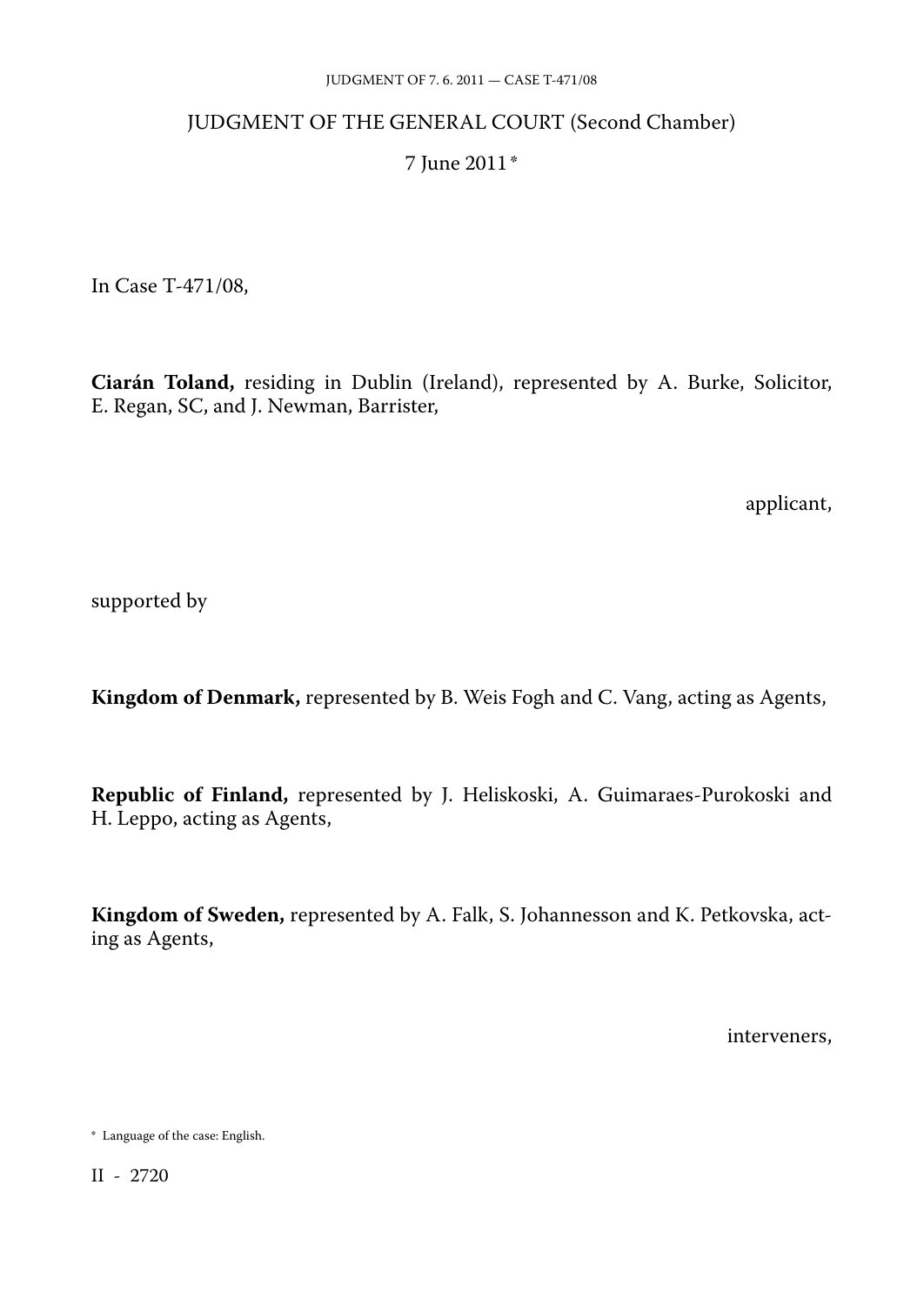v

**European Parliament,** represented by H. Krück, N. Lorenz and D. Moore, acting as Agents,

defendant,

APPLICATION for partial annulment of the decision of the European Parliament of 11 August 2008, Reference No A (2008) 10636, in so far as it refuses access to Report No 06/02 of the Internal Audit Service entitled 'Audit of the Parliamentary Assistance Allowance',

# THE GENERAL COURT (Second Chamber),

composed of N.J. Forwood, President, F. Dehousse (Rapporteur) and J. Schwarcz, Judges,

Registrar: K. Andovà, Administrator,

having regard to the written procedure and further to the hearing on 7 December 2010,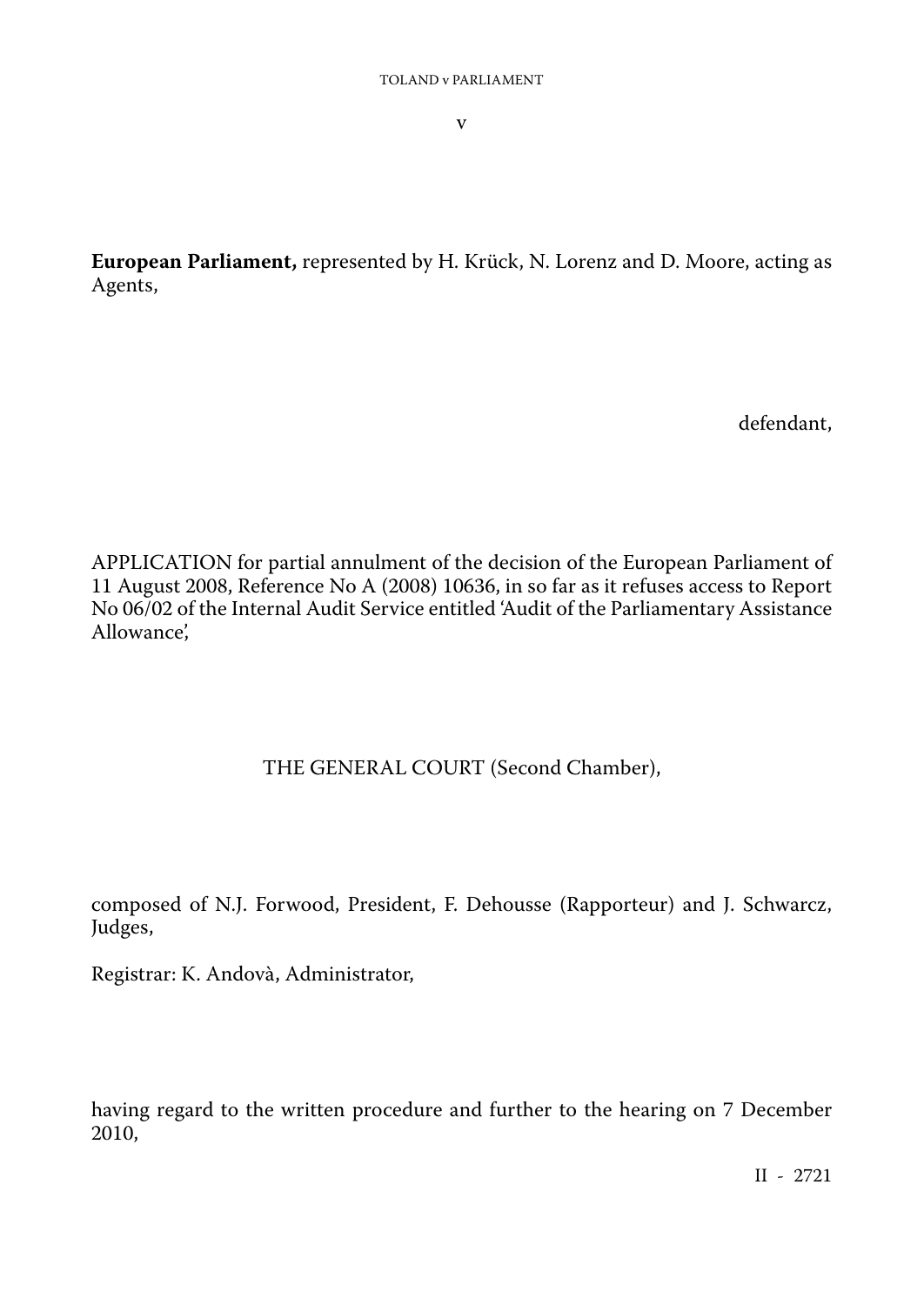gives the following

## **Judgment**

**Legal context**

- <sup>1</sup> Regulation (EC) No 1049/2001 of the European Parliament and of the Council of 30 May 2001 regarding public access to European Parliament, Council and Commis sion documents (OJ 2001 L 145, p. 43) defines the principles, conditions and limits governing the right of access to the documents of those institutions laid down by Article 255 EC.
- <sup>2</sup> According to Article 4(2) and (3) of Regulation No 1049/2001:

'2. The institutions shall refuse access to a document where disclosure would under mine the protection of:

— the purpose of inspections, investigations and audits,

II - 2722

…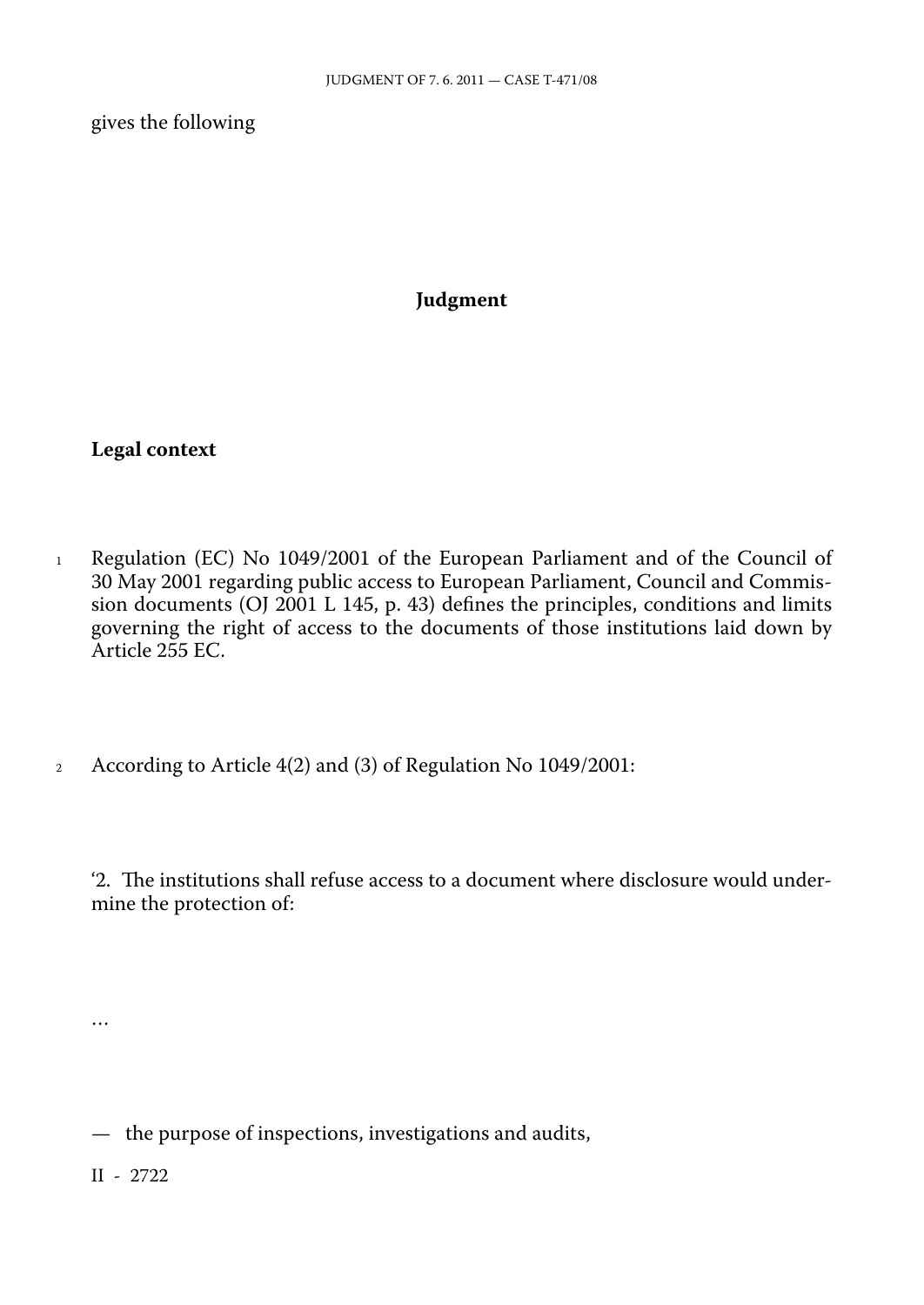unless there is an overriding public interest in disclosure.

3. Access to a document, drawn up by an institution for internal use or received by an institution, which relates to a matter where the decision has not been taken by the institution, shall be refused if disclosure of the document would seriously undermine the institution's decision-making process, unless there is an overriding public interest in disclosure.

**Background to the dispute**

…'

- <sup>3</sup> By letter of 11 June 2008, the applicant, Mr Ciarán Toland, applied to the Parliament for access to the 2006 Annual Report of its Internal Audit Service, including the 16 audit reports referred to in paragraph 24 of the European Parliament Resolution of 22 April 2008 with observations forming an integral part of the decision on discharge in respect of the implementation of the European Union general budget for the finan cial year 2006, section I — European Parliament (OJ 2009 L 88, p. 3).
- <sup>4</sup> By letter of 23 June 2008, the Secretary-General of the Parliament granted the ap plicant access to the 2006 Annual Report of the Parliament's Internal Audit Service, Reference No 07/01, of 16 July 2007 ('Report No 07/01'), with the exception of one paragraph which dealt with an audit still pending. No mention was made, in that let ter of 23 June 2008, of the other 16 reports requested by the applicant.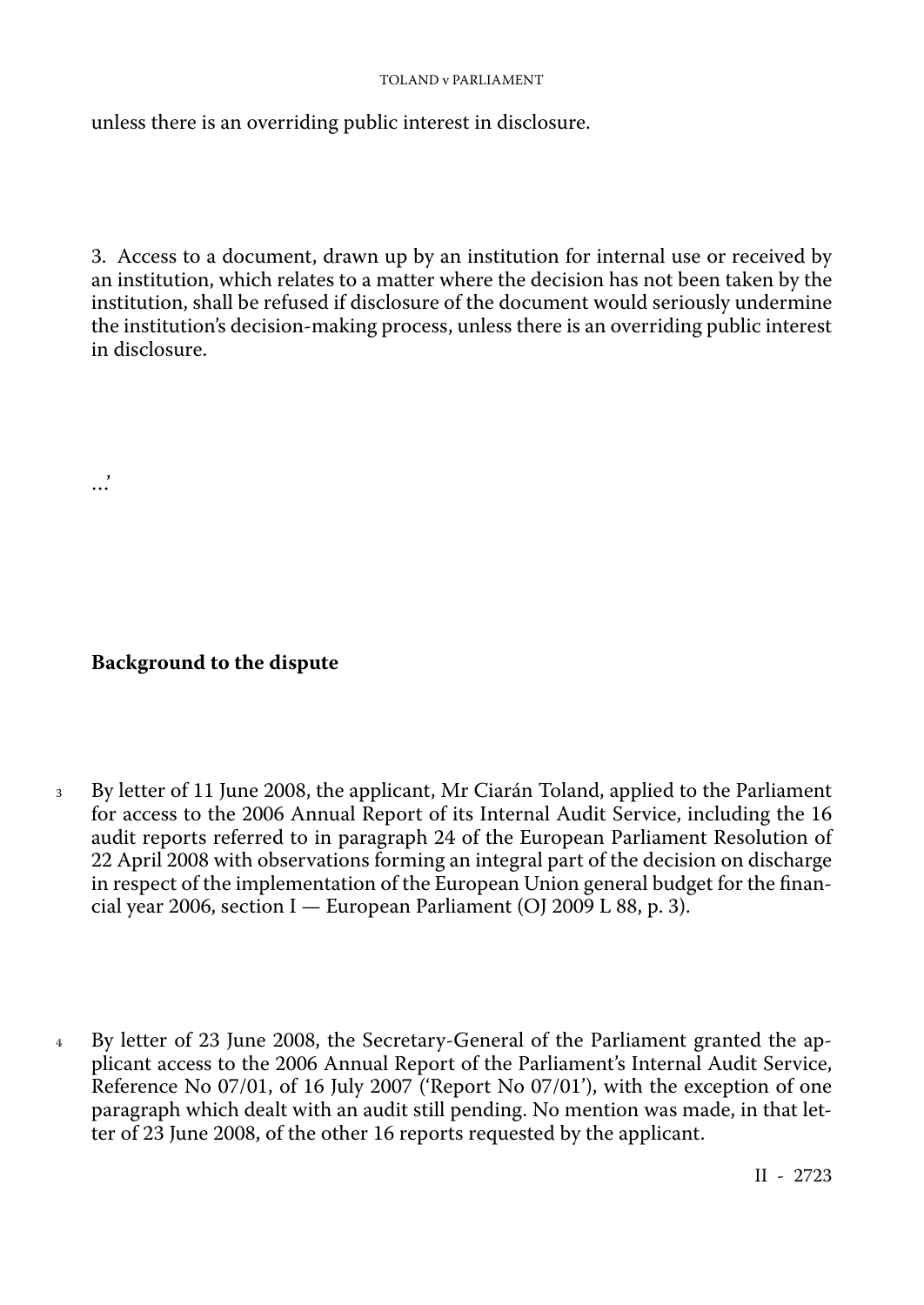<sup>5</sup> By letter of 19 July 2008, the applicant submitted a confirmatory application, repeat ing his request for access to the 16 internal audit reports on the grounds set out in his letter of 11 June 2008 and on the basis that the letter of the Secretary General of the Parliament of 23 June 2008 provided no objective justification, set out in a reasoned opinion, as to why access to those reports had been refused. The applicant also re quested access to the redacted paragraph in Report No 07/01.

<sup>6</sup> By letter of 11 August 2008 ('the contested decision'), the Parliament, first, refused to grant access to the redacted paragraph in Report No 07/01, second, granted full access to 13 of the 16 internal audit reports and partial access to two further internal audit reports and, third, refused access to the fourteenth of those reports, namely Internal Audit Report No 06/02 of 9 January 2008 entitled 'Audit of the Parliamentary Assistance Allowance' ('Report No 06/02').

 $\tau$  In the contested decision, the Parliament described Report No 06/02 as containing, in the first part, an analysis of the risks inherent in the financial operations concerning the payment of parliamentary assistance allowance and a detailed analysis of the rules in force and their functioning, in the second part a summary of the action plans set up by the Internal Auditor with a view to improving the functioning of the system and, in the third part, a detailed explanation of those action plans.

<sup>8</sup> The Parliament added that Report No 06/02, as a study of the risks associated with financial operations executed by the Parliament's services inherent in the payment of parliamentary assistance allowance and as a set of proposals to improve the system, constituted an audit within the meaning of the third indent of Article 4(2) of Regula tion No 1049/2001.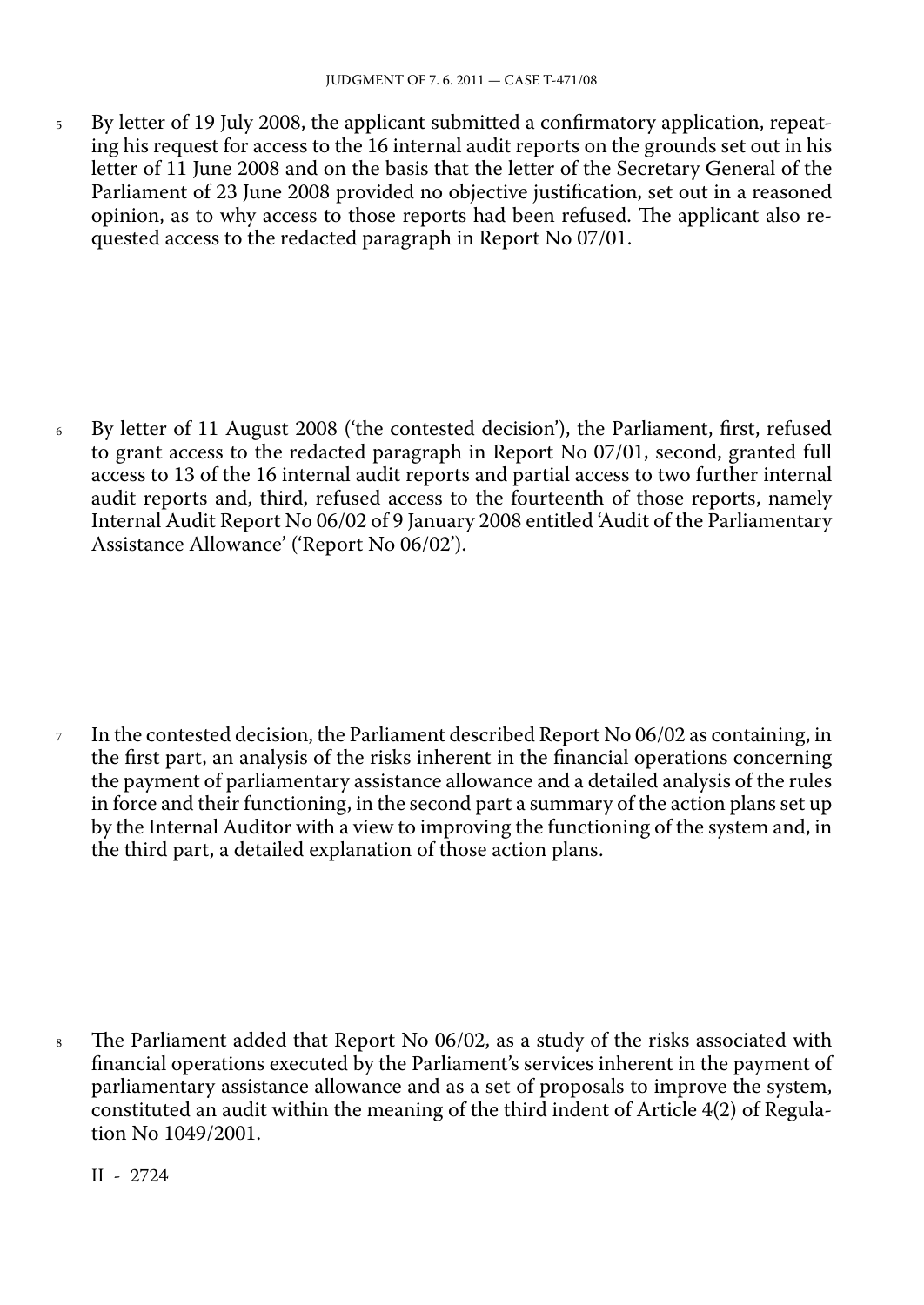<sup>9</sup> In the Parliament's view, Report No 06/02, although concluded on 9 January 2008, was still protected by the exception to the right of access set out in the third indent of Article 4(2) of Regulation (EC) No 1049/2001. The Parliament referred to the judg ment in Joined Cases T-391/03 and T-70/04 *Franchet and Byk* v *Commission* [2006] ECR II-2023, paragraph 120 et seq. It stated that the action plans contained in Report No 06/02 set out principles on which a revision of the legal framework for parliamen tary assistance could be based. In addition, those plans described further actions that could already be taken by the Parliament's Directorate General (DG) for Finance prior to any modification of the regulatory framework. The Parliament took the view that its administration should be given a reasonable period of time to allow for consideration and immediate implementation of those proposals, as required by Article 86 of Council Regulation (EC, Euratom) No 1605/2002 of 25 June 2002 on the Financial Regulation applicable to the general budget of the European Communities (OJ 2002 L 248, p. 1) ('the Financial Regulation'). To grant access to Report No 06/02 at that stage, even partially, might, in the Parliament's view, compromise its effective use and thus the purpose of the audit within the meaning of the third indent of Article 4(2) of Regulation No 1049/2001.

<sup>10</sup> The Parliament also claimed that the action plans in Report No 06/02 contained pro posals requiring the adoption of a decision by the competent political authorities, including not only the Bureau of the Parliament and the Conference of Presidents of the European Parliament, but also the Commission, the Council and the Member States. The Parliament stated that, at its plenary session on 22 April 2008, it had, first, encouraged the Bureau's working group on the Members' Statute to present its conclusions with a view to rapid and appropriate action on the remarks contained in Report No 06/02, second, called for an immediate start of the negotiations with the Member States and the Belgian Government, third, given a mandate to its Secretary-General to make contact with the Commission and the Council with a view to secur ing the possibility of a new set of rules for Members' assistants through an amended contract staff regime and, lastly, charged its working group on the Members' Stat ute, Assistants and Pension Fund to assess, as a matter of urgency, the operation of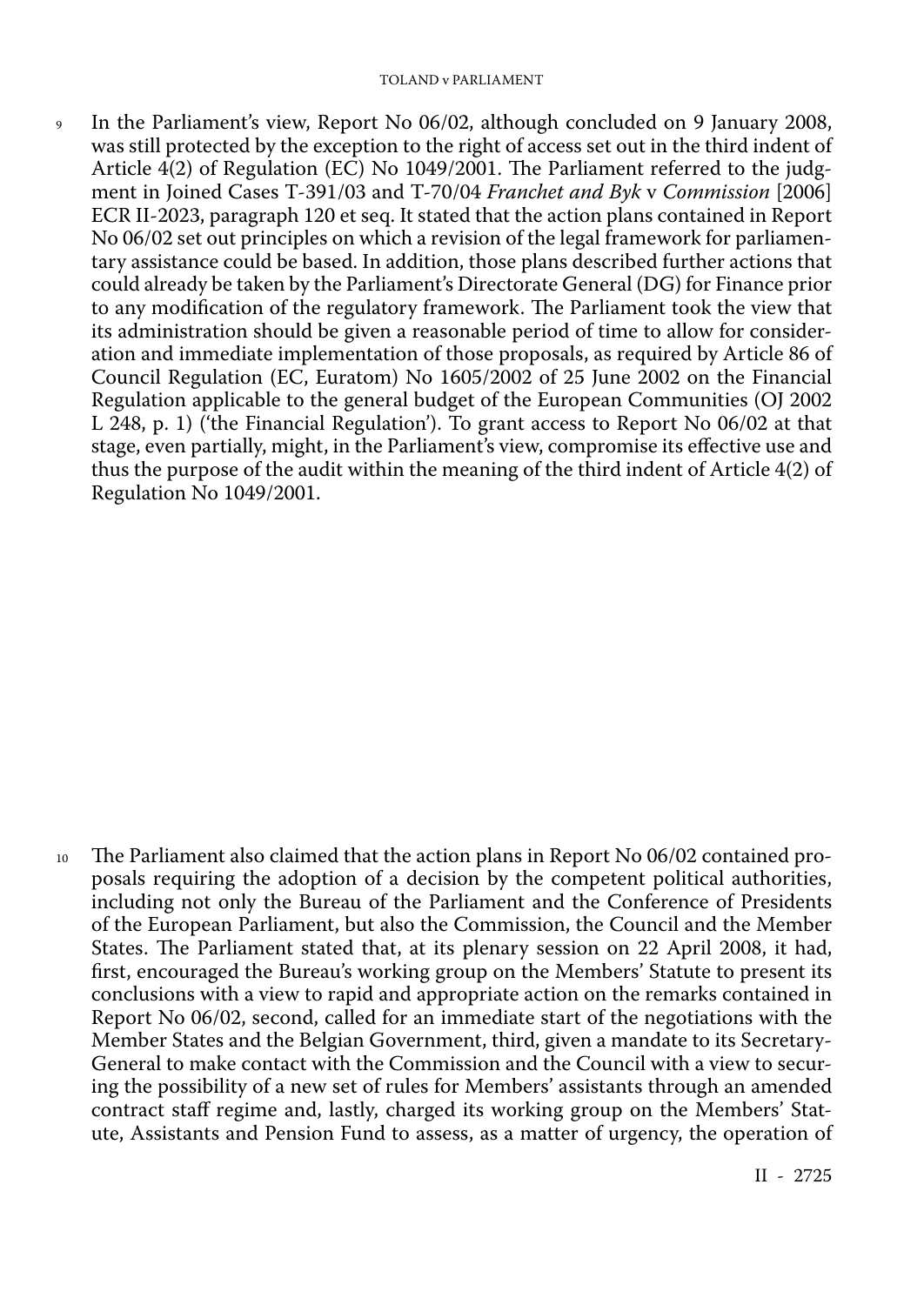existing rules in detail and, given the importance of the matter, to come forward with any proposals for changes to the rules which it considered necessary.

- $11$  The Parliament added that, while its Bureau had, on 9 July 2008, adopted the implementing measures concerning the Statute of Members, the sensitive and complex decision-making process was still ongoing, in which Report No 06/02 constituted an important reference document. The Parliament asserted that the use which its Members made of the allowances available to them was a sensitive matter followed with great interest by the media and that elements of Report No 06/02 could be used to derail the debate on the reform of the system and compromise rapid reform. Con sequently, according to the Parliament, disclosure of Report No 06/02 could, at that stage, seriously undermine not only its decision-making process but also beyond, as the reform could not be carried out by that institution alone.
- <sup>12</sup> In conclusion, the Parliament, taking the view that the applicant's request of 19 July 2008 did not contain any argument which might justify disclosure of Report No 06/02 and that such disclosure, even partial, would undermine both the purpose of the audit within the meaning of the third indent of Article 4(2) of Regulation No 1049/2001 and the Parliament's decision-making process within the terms of Article 4(3) thereof, decided to reject the applicant's request for access to that report.

## **Procedure and forms of order sought**

<sup>13</sup> By application lodged at the Registry of the General Court on 23 October 2008, the applicant brought the present action.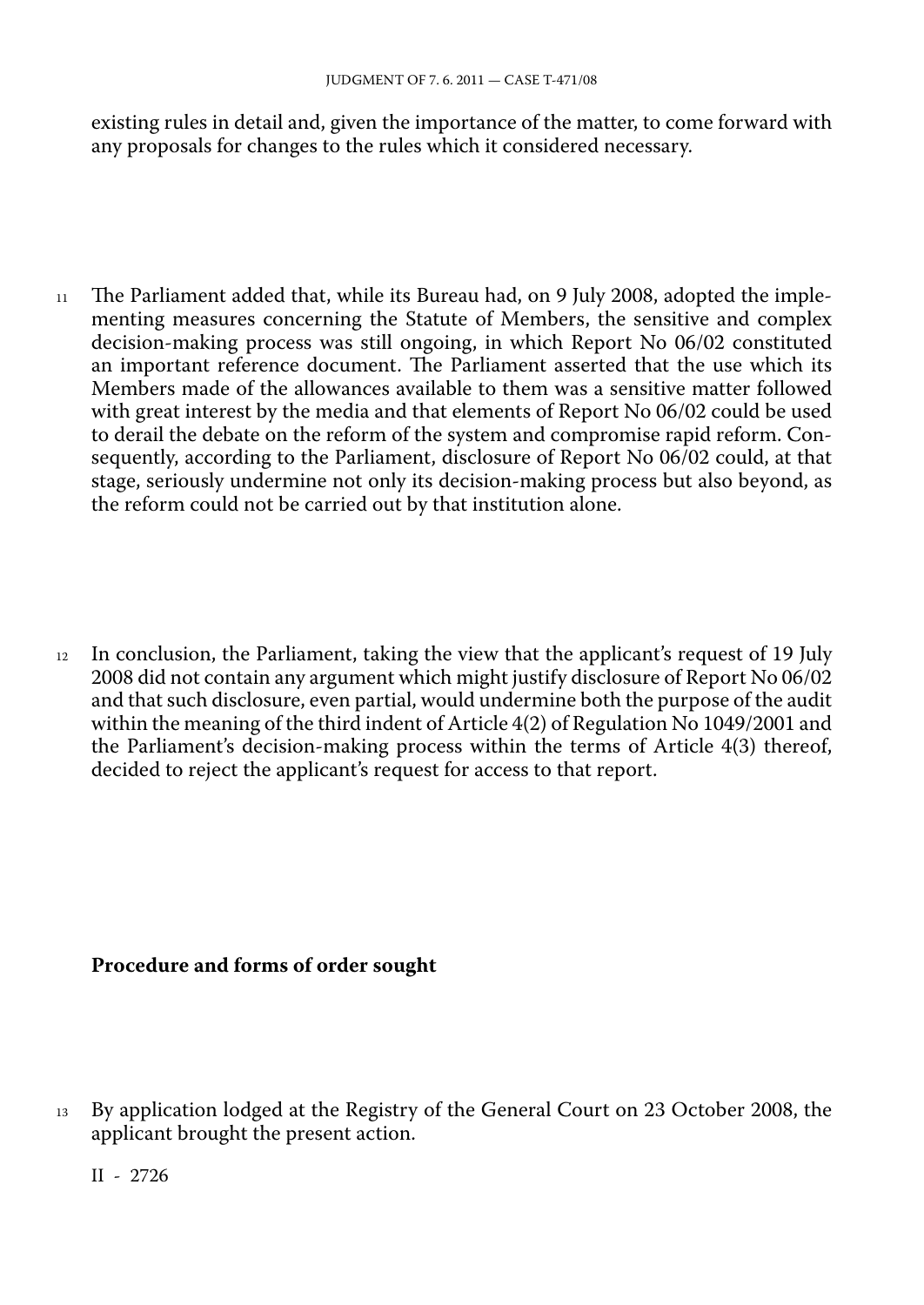- <sup>14</sup> By documents lodged at the Registry of the General Court on 13, 17 and 30 March 2009 respectively, the Kingdom of Sweden, the Republic of Finland and the Kingdom of Denmark applied for leave to intervene in the present proceedings in support of the form of order sought by the applicant.
- <sup>15</sup> By order of 25 June 2009, the President of the First Chamber of the General Court granted those applications for leave to intervene.
- <sup>16</sup> Following a change in the composition of the Chambers of the General Court, the Judge-Rapporteur was assigned to the Second Chamber, to which the present case was consequently allocated.
- <sup>17</sup> By documents registered at the Court Registry on, respectively, 26 August and 9 and 11 September 2009, the Kingdom of Sweden, the Republic of Finland and the King dom of Denmark lodged their statements in intervention.
- <sup>18</sup> The Parliament and the applicant submitted observations on those statements in in tervention on 16 and 18 November 2009 respectively.
- <sup>19</sup> Upon hearing the report of the Judge-Rapporteur, the General Court (Second Cham ber) decided to open the oral procedure.
- <sup>20</sup> At the hearing on 7 December 2010, the parties presented oral argument and an swered the questions put to them by the Court.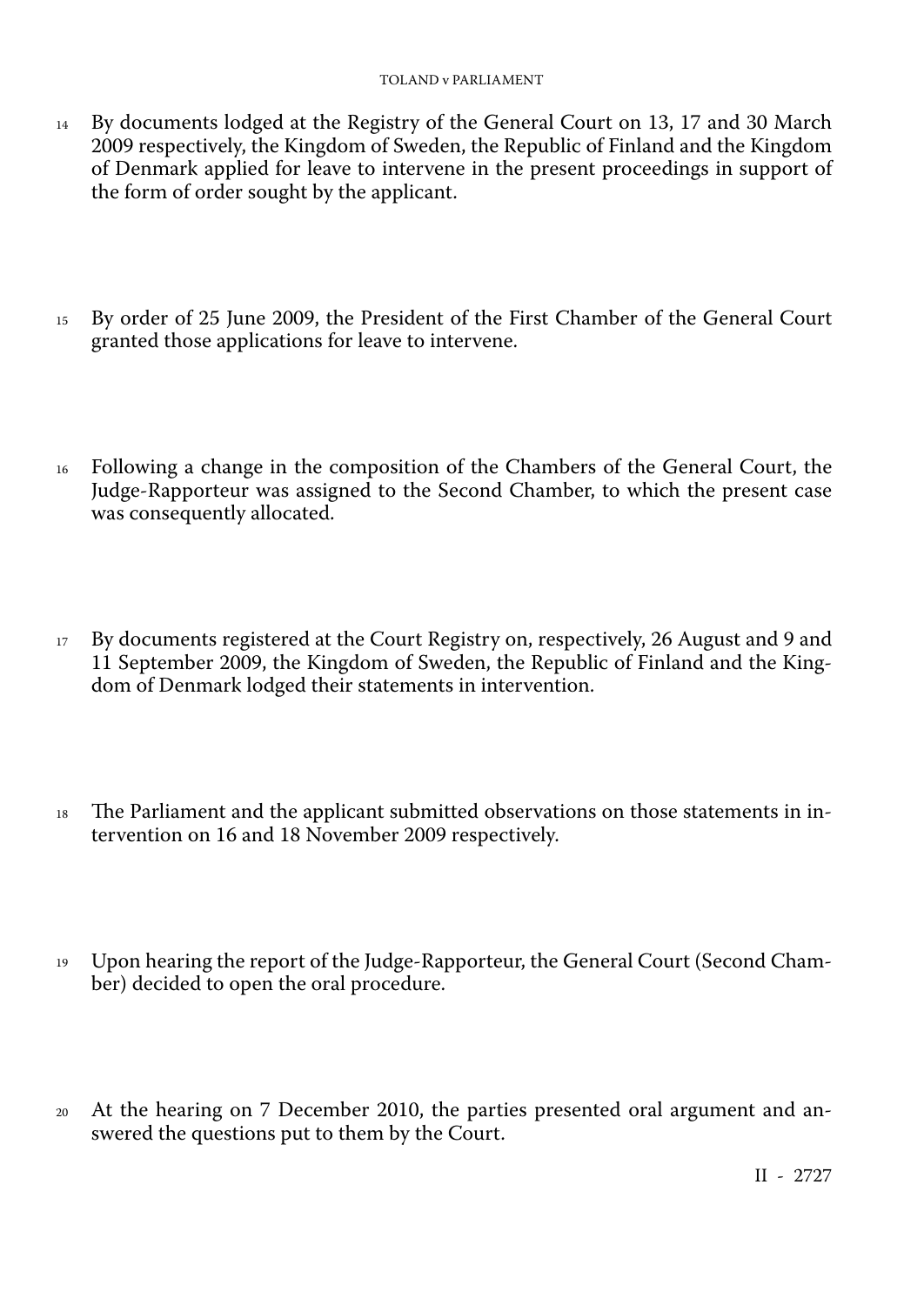- <sup>21</sup> In his application, the applicant claims that the Court should:
	- annul the contested decision insofar as it refuses access to Report No 06/02;
	- order the Parliament to grant him access to Report No 06/02;
	- order the Parliament to pay the costs.
- <sup>22</sup> In his reply, the applicant withdrew his request that the Court order the Parliament to grant him access to Report No 06/02.
- <sup>23</sup> The Parliament, taking account of that amendment to the form of order sought by the applicant, contends that the Court should:
	- dismiss the application for annulment of the contested decision as unfounded;
	- order the applicant to pay the costs;
	- order the interveners to bear their own costs.
	- II 2728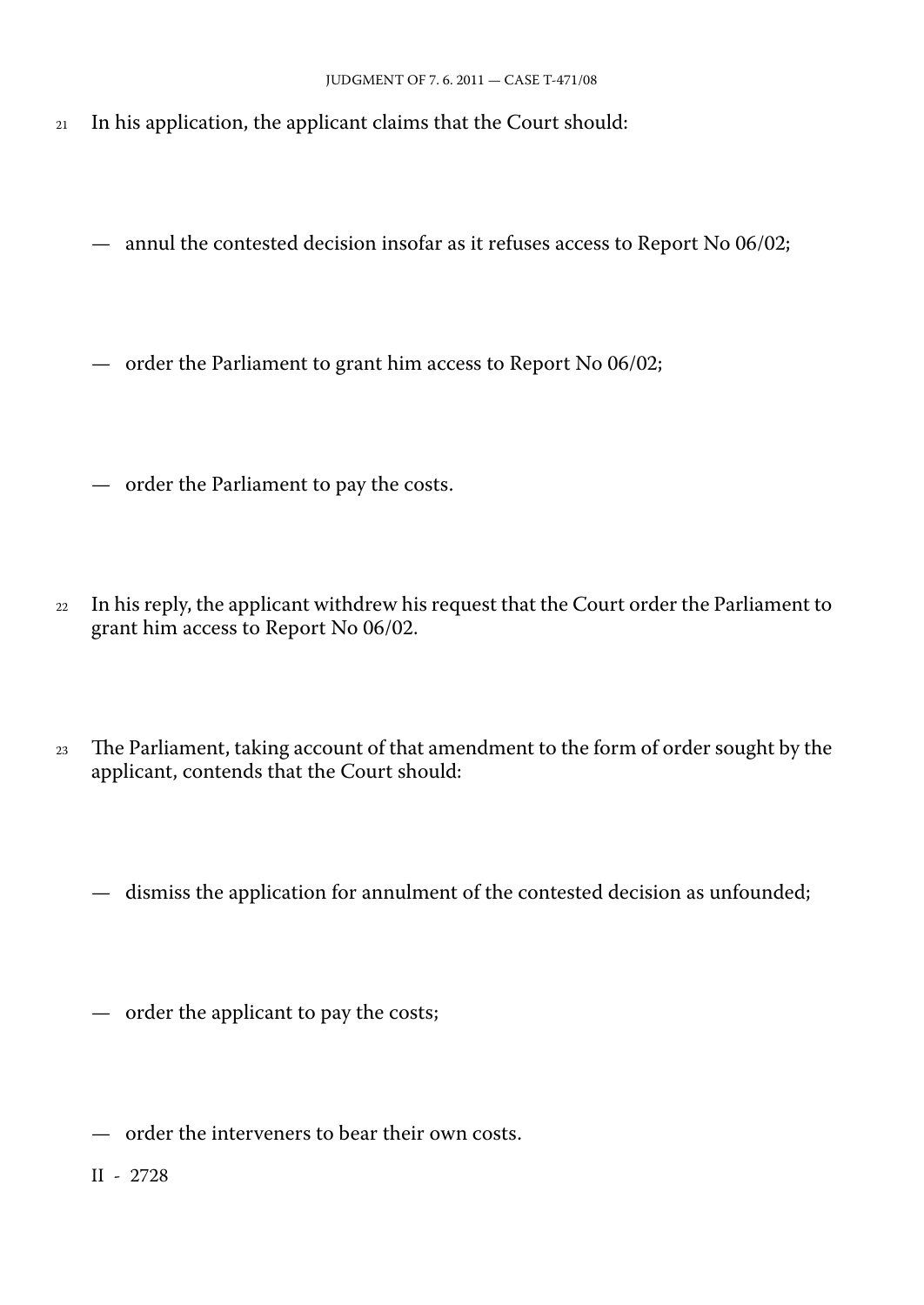<sup>24</sup> The Kingdom of Denmark, the Republic of Finland and the Kingdom of Sweden es sentially support the applicant's claim for annulment of the contested decision.

**Law**

<sup>25</sup> The present action, in addition to setting out three pleas in law formally alleging a manifest error of assessment, breach of the duty to state reasons for a decision and infringement of the principle of proportionality, essentially alleges errors of law con sisting in the breach, by the Parliament, of the third indent of Article 4(2) of Regula tion No 1049/2001 and of Article 4(3) thereof. It is according to that distinction that it is appropriate, after certain preliminary considerations, to examine the various pleas and arguments put forward by the applicant.

*Preliminary considerations*

- <sup>26</sup> Regulation No 1049/2001, as Article 1 and Article 2(1) and (3) thereof state, seeks to grant the public a right of access to documents of the institutions in all the areas of activity of the European Union, subject to certain exceptions which it defines.
- $27$  In accordance with recital 1 in the preamble thereto, the regulation reflects the intention expressed in the second paragraph of Article 1 EU, inserted by the Treaty of Amsterdam, of marking a new stage in the process of creating an ever closer union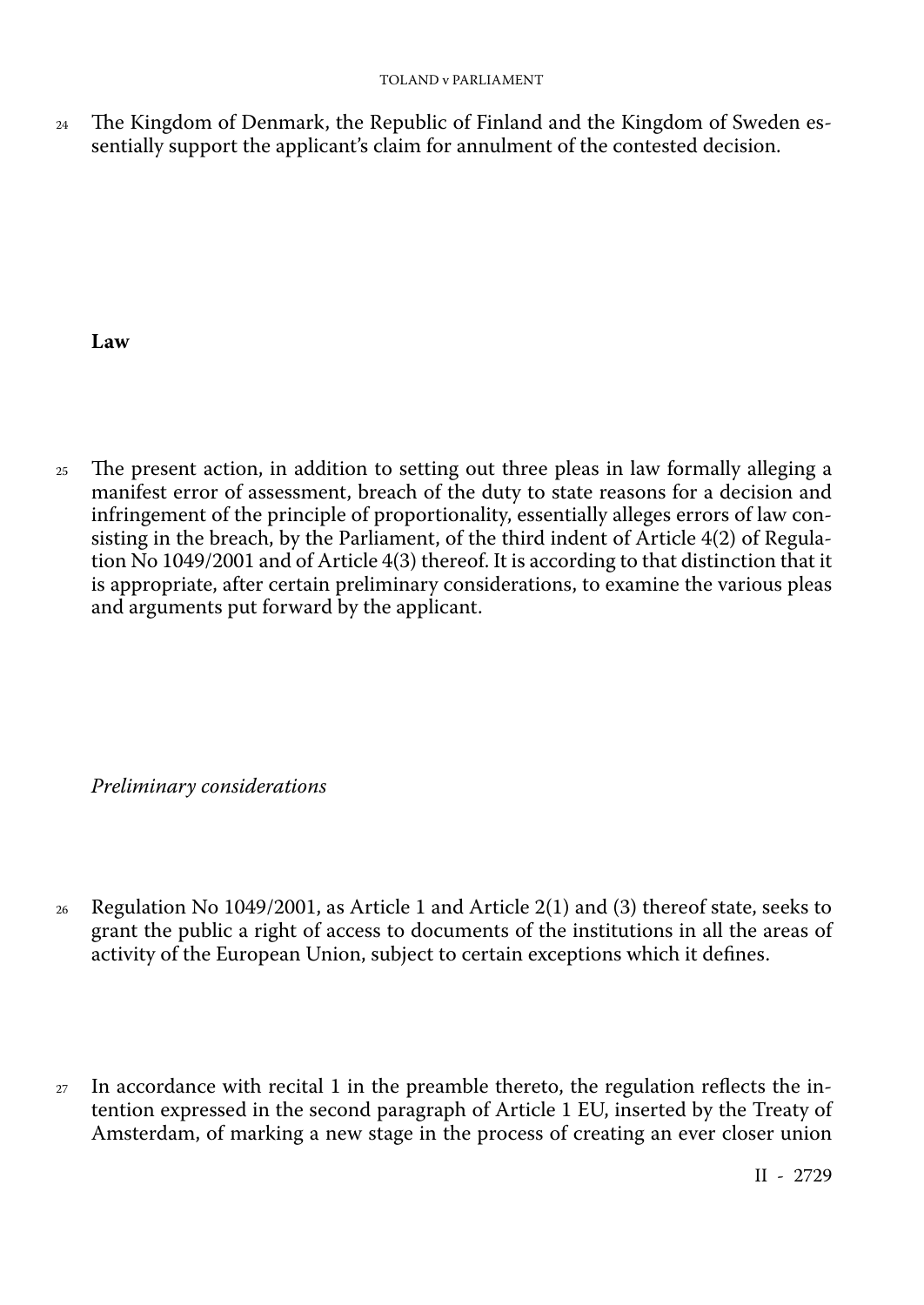among the peoples of Europe, in which decisions are taken as openly as possible and as closely as possible to the citizen. As is stated in recital 2 in the preamble to Regula tion No 1049/2001, the right of public access to documents of the institutions is con nected with the democratic nature of those institutions.

<sup>28</sup> According to settled case-law, the exceptions to document access must be inter preted and applied strictly so as not to frustrate application of the general principle that the public should be given the widest possible access to documents held by the institutions (Case C-64/05 P *Sweden* v *Commission* [2007] ECR I-11389, para graph 66; Joined Cases C-39/05 P and C-52/05 P *Sweden and Turco* v *Council* [2008] ECR I-4723, paragraph 36; and *Franchet and Byk* v *Commission*, cited in paragraph 9 above, paragraph 84). Furthermore, the principle of proportionality requires that der ogations remain within the limits of what is appropriate and necessary for achieving the aim in view (see, to that effect, Case C-353/99 P *Council* v *Hautala* [2001] ECR I-9565, paragraph 28).

Furthermore, the examination required for the processing of a request for access to documents must be specific in nature. First, the mere fact that a document concerns an interest protected by an exception is not of itself sufficient to justify application of that exception (see, by analogy, Case T-20/99 *Denkavit Nederland* v *Commission* [2000] ECR II-3011, paragraph 45). In principle, such an application can be justified only if the institution has previously determined, first, that access to the document would specifically and actually undermine the protected interest and, secondly, in the circumstances referred to in Article 4(2) and (3) of Regulation No 1049/2001, that there is no overriding public interest justifying disclosure of the document con cerned (see, to that effect, Joined Cases T-355/04 and T-446/04 *Co-Frutta* v *Com mission* [2010] ECR II-1, paragraph 123). Second, the risk of the protected interest being undermined must be reasonably foreseeable and not purely hypothetical (see, by analogy, Case T-211/00 *Kuijer* v *Council* [2002] ECR II-485, paragraph 56). That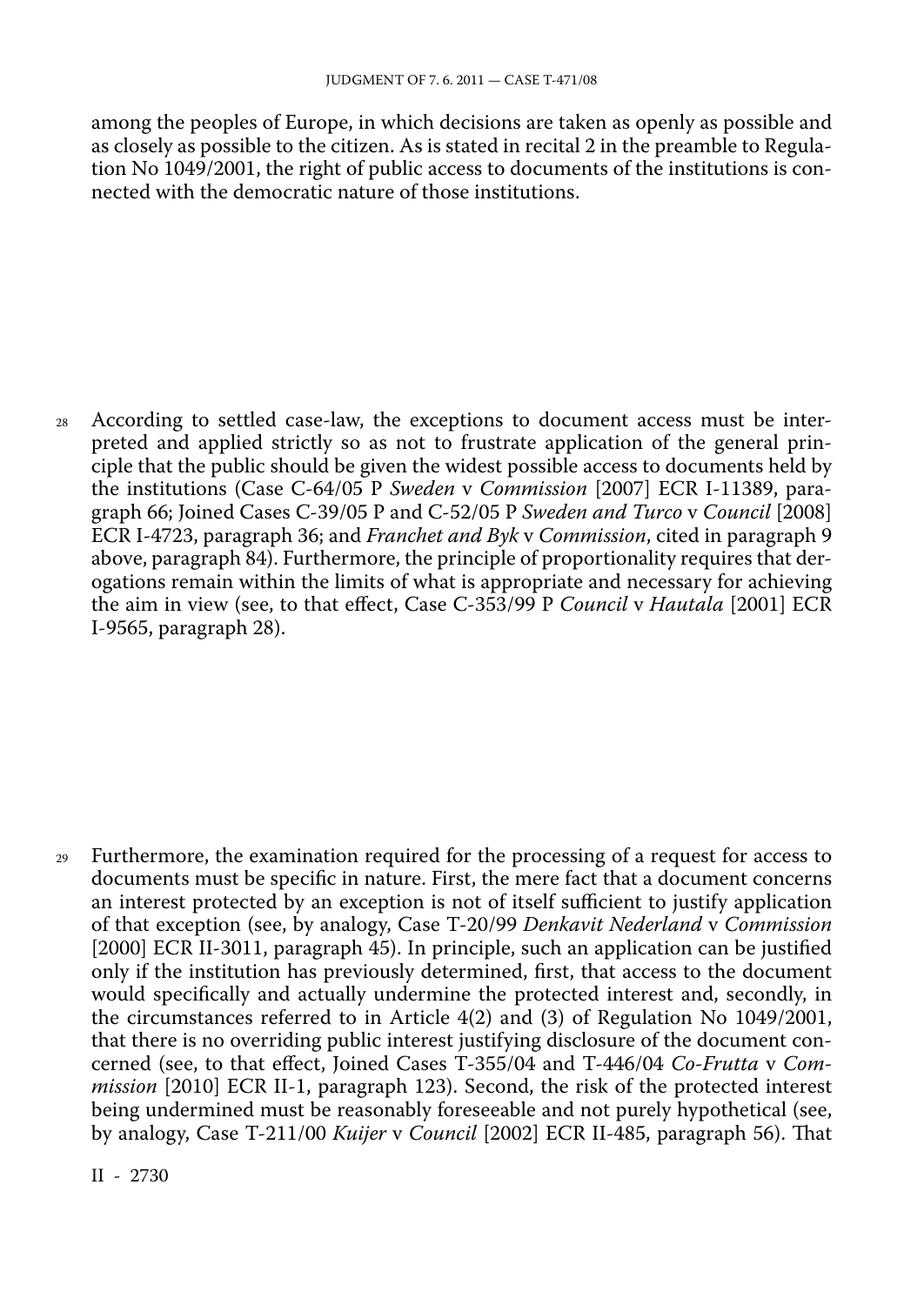examination must be apparent from the reasons for the decision (Case T-2/03 *Verein für Konsumenteninformation* v *Commission* [2005] ECR II-1121, paragraph 69, and *Franchet and Byk* v *Commission*, cited in paragraph 9 above, paragraph 115).

- <sup>30</sup> A concrete, individual examination of each document is also necessary where, even if it is clear that a request for access refers to documents covered by an exception, only such an examination can enable the institution to assess the possibility of granting the applicant partial access under Article 4(6) of Regulation No 1049/2001 (see, to that ef fect, Case T-123/99 *JT's Corporation* v *Commission* [2000] ECR II-3269, paragraph 46, and *Franchet and Byk* v *Commission*, cited in paragraph 9 above, paragraph 117).
- <sup>31</sup> It is in the light of those principles that the present action must be examined.

*Breach of the third indent of Article 4(2) of Regulation No 1049/2001*

Arguments of the parties

<sup>32</sup> The applicant, supported by the interveners, claims that in this case the Parliament was wrong to rely on the exception to the right of access laid down in the third indent of Article 4(2) of Regulation No 1049/2001 designed to protect the purposes of audits.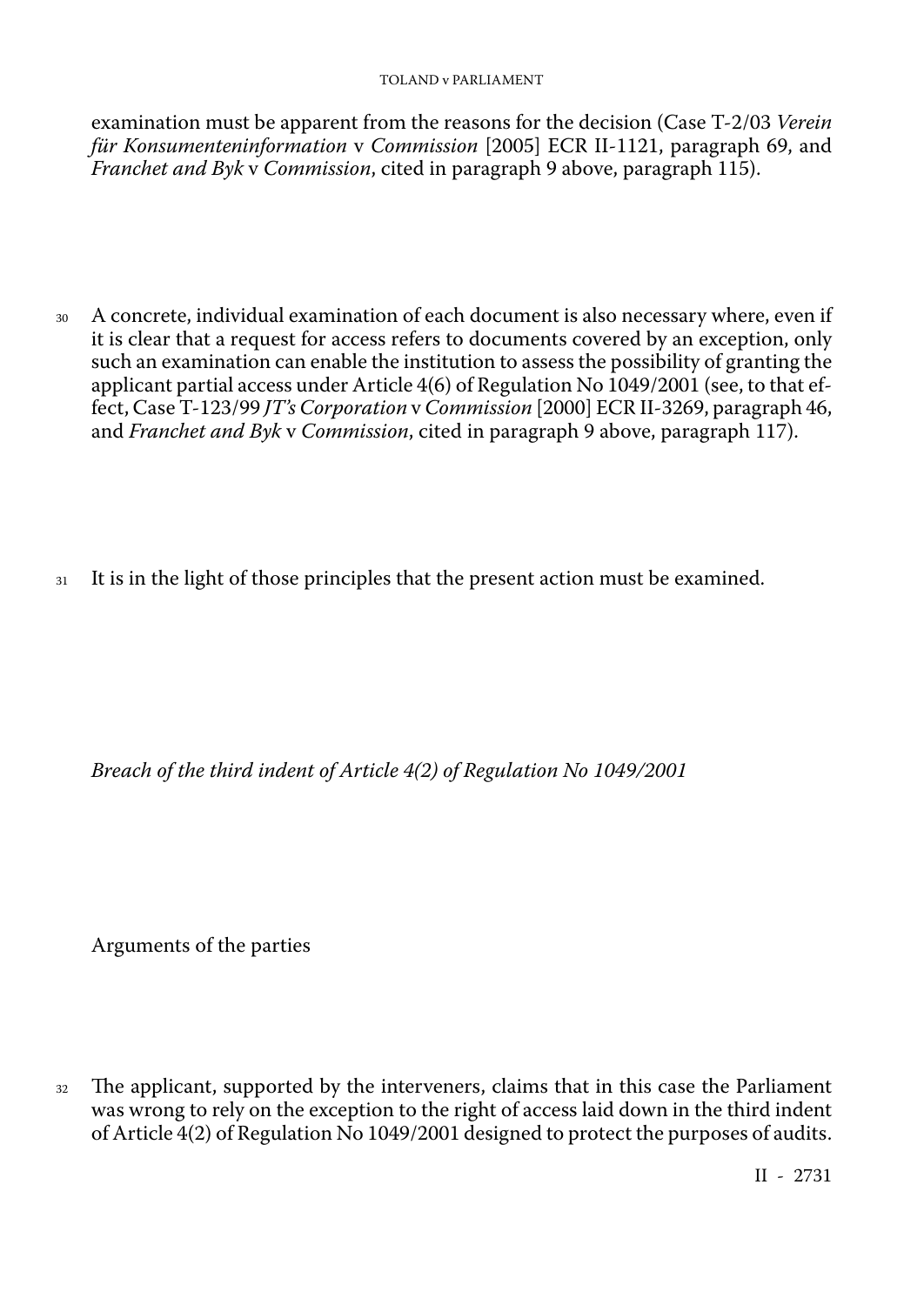<sup>33</sup> As the audit was finalised on 9 January 2008, there was no further reason, in August 2008, to refuse disclosure, which could in no way have affected its proper completion. As regards the claim that such disclosure would have compromised 'the purpose of the audit' in that it would have deprived the administration of a reasonable period of time in which to consider and implement the measures recommended in Report No 06/02, the applicant asserts that the situation in the present case differed from that at issue in *Franchet and Byk* v *Commission*, cited in paragraph 9 above. In the present case, the contested decision did not specify any period at all beyond which Report No 06/02 might have been disclosed. That decision stated that the reforms envisaged were regulatory and legislative in nature and it made no mention of any other investigation or inspection, the outcome of which might have been affected by disclosure of Report No 06/02. Consequently, the conditions for the application of the exception in the third indent of Article 4(2) of Regulation No 1049/2001, on the ground that the purpose of the audit would be undermined, were not met.

<sup>34</sup> As regards the reasoning of the contested decision, the applicant claims that that decision does not explain how access to Report No 06/02 could specifically and actu ally undermine the interest protected by the third indent of Article 4(2) of Regulation No 1049/2001. Furthermore, that decision does not examine whether there was an overriding public interest justifying disclosure of Report No 06/02, notwithstanding the assertion that the purpose of the audit would be undermined. That decision, by failing to include such an examination, also infringes the principle of proportionality.

<sup>35</sup> However, according to the applicant, the public interest in being apprised of an audit report enabling it to be informed as to how a substantial part of public funds allocated to the Parliament is used clearly constitutes an overriding public interest.

<sup>36</sup> The Parliament contends that the judgment in *Franchet and Byk* v *Commission*, cited in paragraph 9 above, recognises the legitimacy of a reasonable period of time for the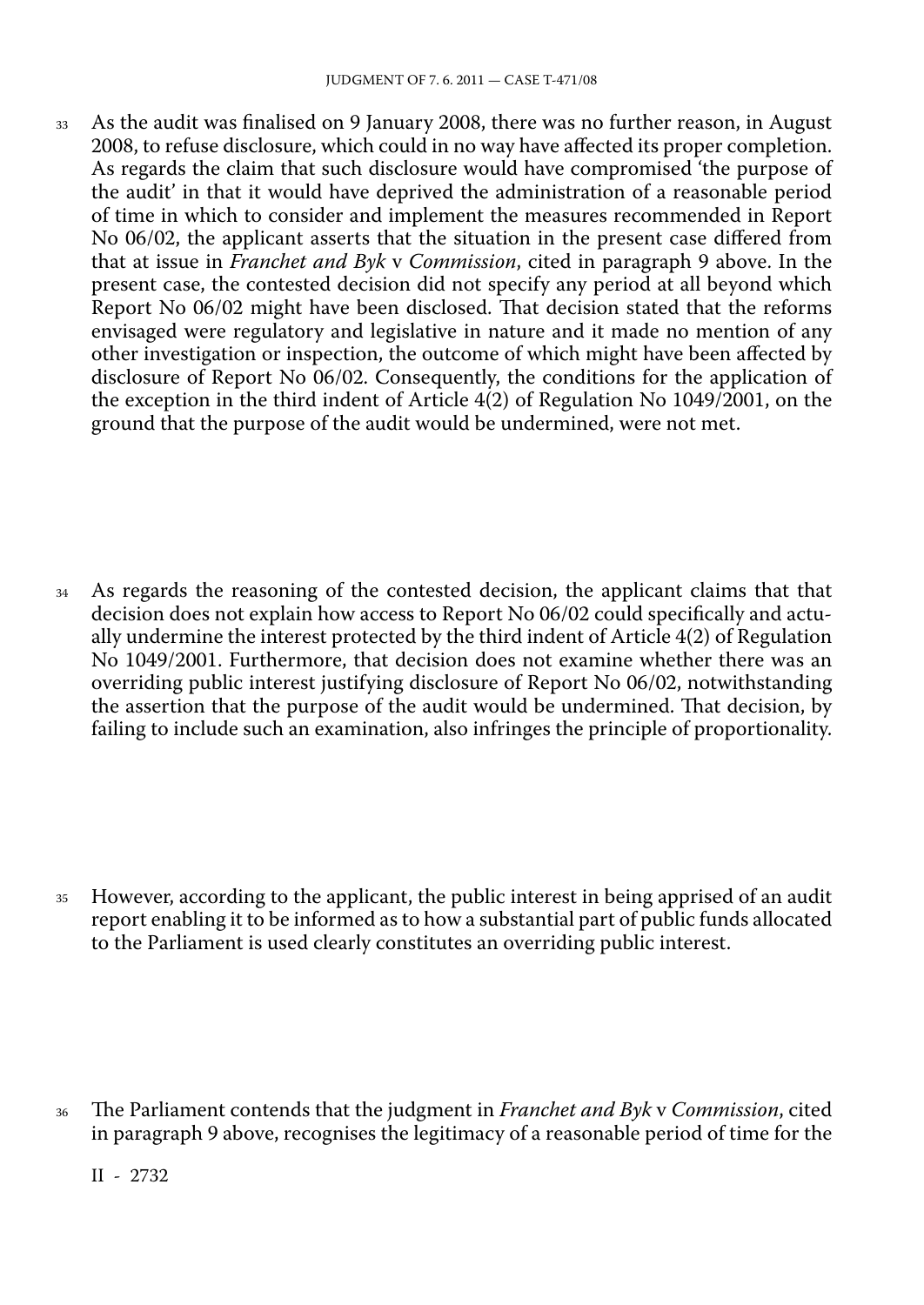#### TOLAND v PARLIAMENT

administration to decide what action to take in the light of the information contained in a report. In the present case, however, at the time when the contested decision was adopted, the Parliament had had barely seven months to decide on those measures, which was certainly reasonable, in view of the significantly longer periods accepted as reasonable in *Franchet and Byk* v *Commission*, cited in paragraph 9 above.

<sup>37</sup> The Parliament submits that the reasonableness of the period must be determined at the time of the adoption of the contested decision and that it is not legally re quired to declare in that decision when in the future such a reasonable period would finally elapse. It would, it submits, be wrong to criticise it for failing to provide that information.

<sup>38</sup> As regards the allegation that the contested decision does not identify any other ongoing investigation or inspection, the contested decision must be understood as meaning that its reference to Report No 06/02 as containing action plans that 'de scribe further actions that can already be taken by DG Finance prior to any modifica tion of the regulatory framework' clearly designates, in the context of that decision, not only legislative reforms but also inspections and investigations. Furthermore, in August 2008, administrative investigations into the use by certain Members of Parlia ment of the sums paid as Parliamentary assistance expenses were ongoing and the disclosure of Report No 06/02 would have compromised those investigations. That was also public knowledge and the applicant was aware of it.

<sup>39</sup> The Parliament challenges the assertion that the contested decision was insufficiently reasoned, whether with regard to the existence of a risk that the protection of the pur pose of the audit would be undermined or with regard to the absence of an overriding public interest in disclosure.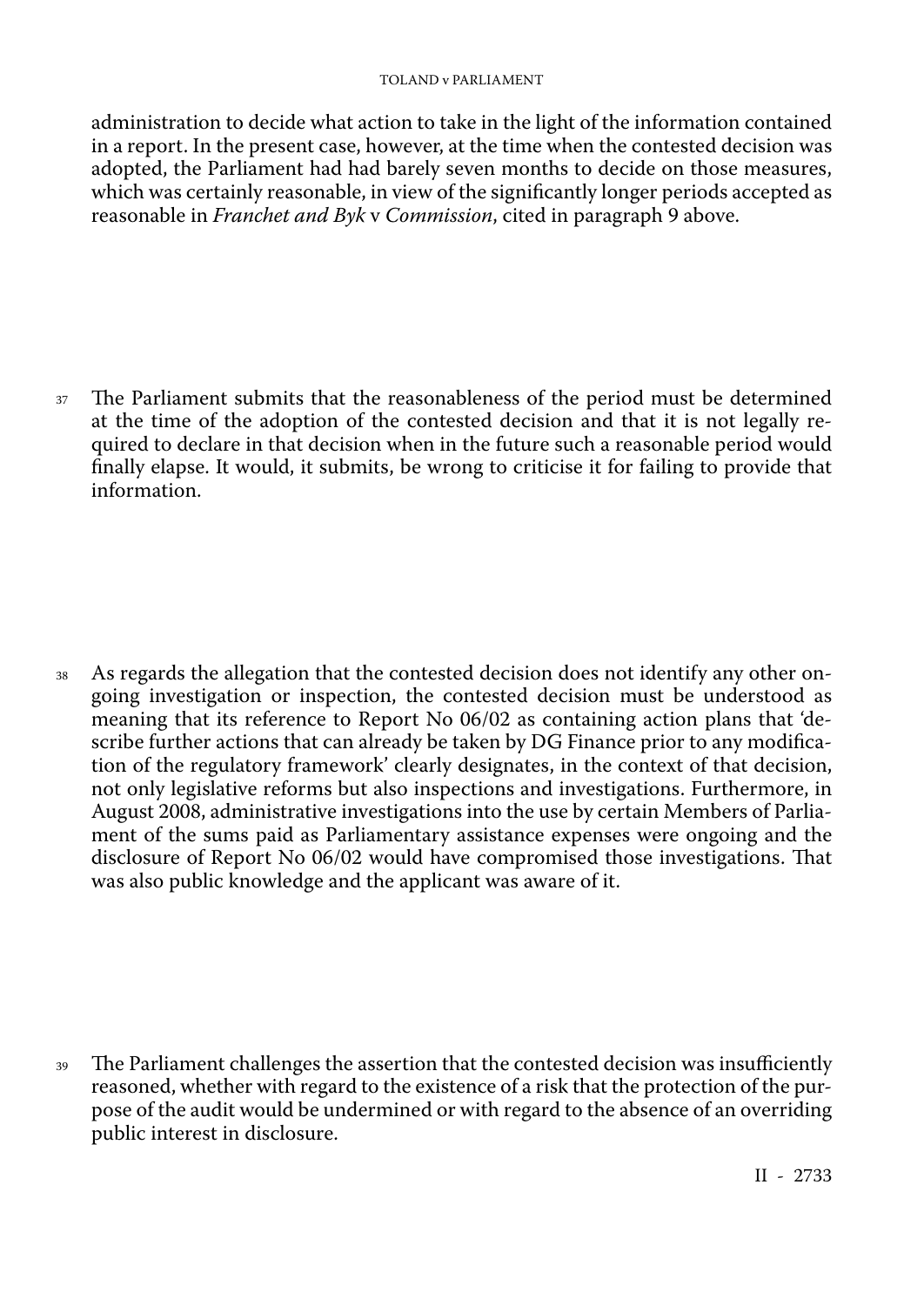- <sup>40</sup> As regards the argument based on the alleged infringement of the principle of pro portionality, the Parliament contends that, apart from the fact that that argument is, in substance, merely a repetition of the applicant's other arguments, the question at issue in this case has nothing to do with the proportionality test, but with the balanc ing of the public interest in the protection of a document against the public interest in its disclosure.
- <sup>41</sup> Finally, as regards the argument alleging that transparency might constitute an over riding public interest justifying disclosure of a document otherwise covered by the exception in Article 4(2) or (3) of Regulation No 1049/2001, the Parliament submits that that claim ignores the logic of that regulation.

Findings of the Court

- <sup>42</sup> The third indent of Article 4(2) of Regulation No 1049/2001 authorises the refusal of access to a document where disclosure would undermine the protection of the purpose of inspections, investigations and audits, unless there is an overriding public interest in disclosure.
- <sup>43</sup> In the case which gave rise to the judgment in *Franchet and Byk* v *Commission*, cited in paragraph 9 above (paragraph 109), the Court held that the third indent of Article 4(2) of Regulation No 1049/2001 had to be interpreted in such a way that that provision, the aim of which is to protect 'the purpose of inspections, investigations and audits', applies only if disclosure of the documents in question may endanger the completion of those activities.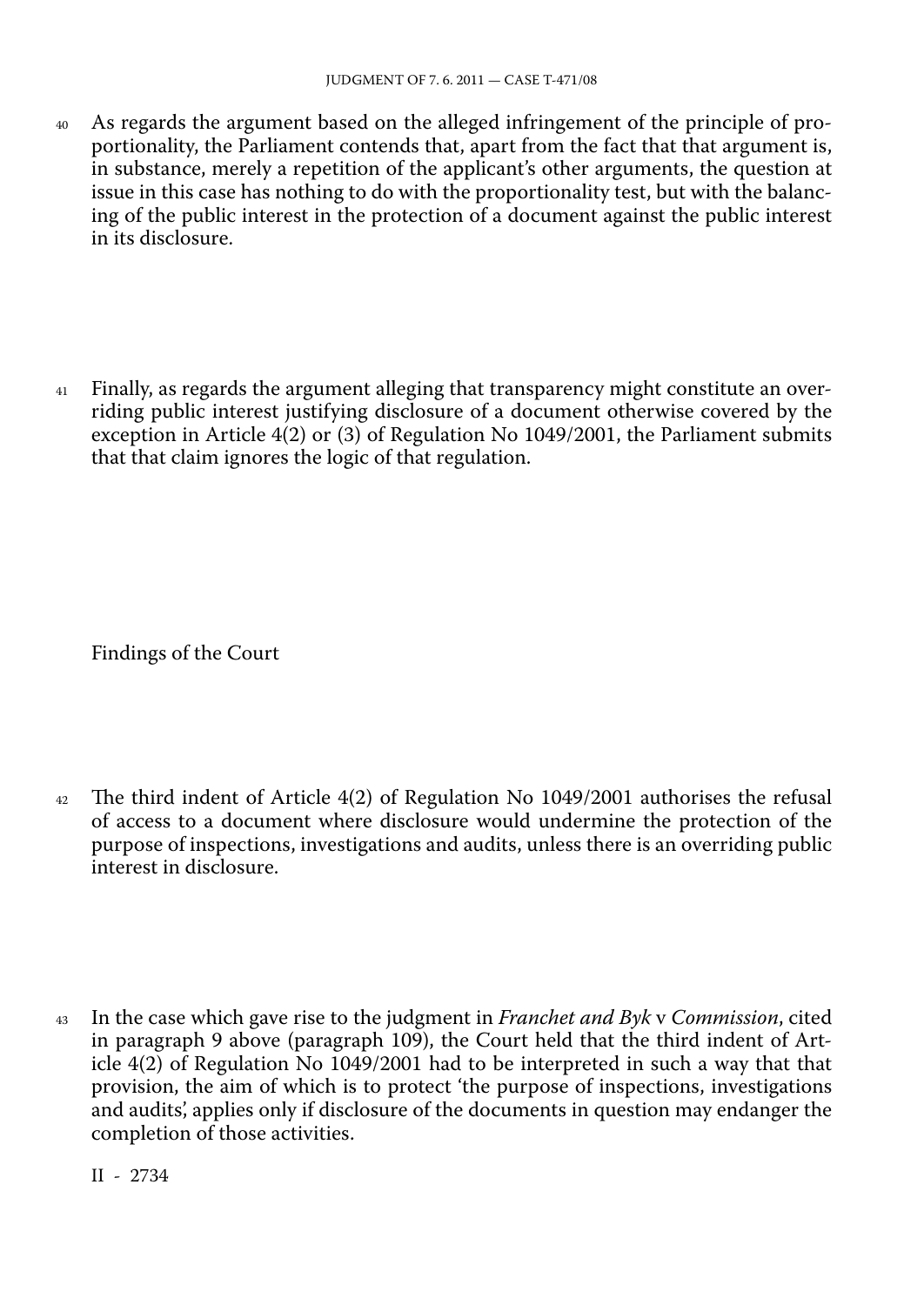44 Admittedly, the various acts of investigation or inspection may remain covered by the exception based on the protection of inspections, investigations and audits as long as the investigations or inspections continue, even if the particular investigation or inspection which gave rise to the report to which access is sought has been completed (*Franchet and Byk* v *Commission*, cited in paragraph 9 above, paragraph 110).

<sup>45</sup> Nevertheless, to allow that the various documents relating to inspections, investiga tions or audits are covered by the exception referred to in the third indent of Article 4(2) of Regulation No 1049/2001 until the follow-up action to be taken has been decided would make access to those documents dependent on an uncertain, future and possibly distant event, depending on the speed and diligence of the various au thorities. Such a solution would be contrary to the objective of guaranteeing public access to documents relating to any irregularities in the management of financial in terests, with the aim of giving citizens the opportunity to monitor more effectively the lawfulness of the exercise of public powers (*Franchet and Byk* v *Commission*, cited in paragraph 9 above, paragraphs 111 and 112).

<sup>46</sup> It was therefore appropriate to ascertain whether, at the time of the adoption of the decisions contested in that case, inspections and investigations were still in progress which could have been jeopardised by the disclosure of the requested documents, and whether those activities were carried out within a reasonable period (*Franchet and Byk* v *Commission*, cited in paragraph 9 above, paragraph 113).

<sup>47</sup> It is clear from those statements that the exception to the right of access laid down in the third indent of Article 4(2) of Regulation No 1049/2001 may be declared to be applicable to an audit report the disclosure of which could jeopardise inspections or investigations which were being conducted, for a reasonable period, on the basis of its content.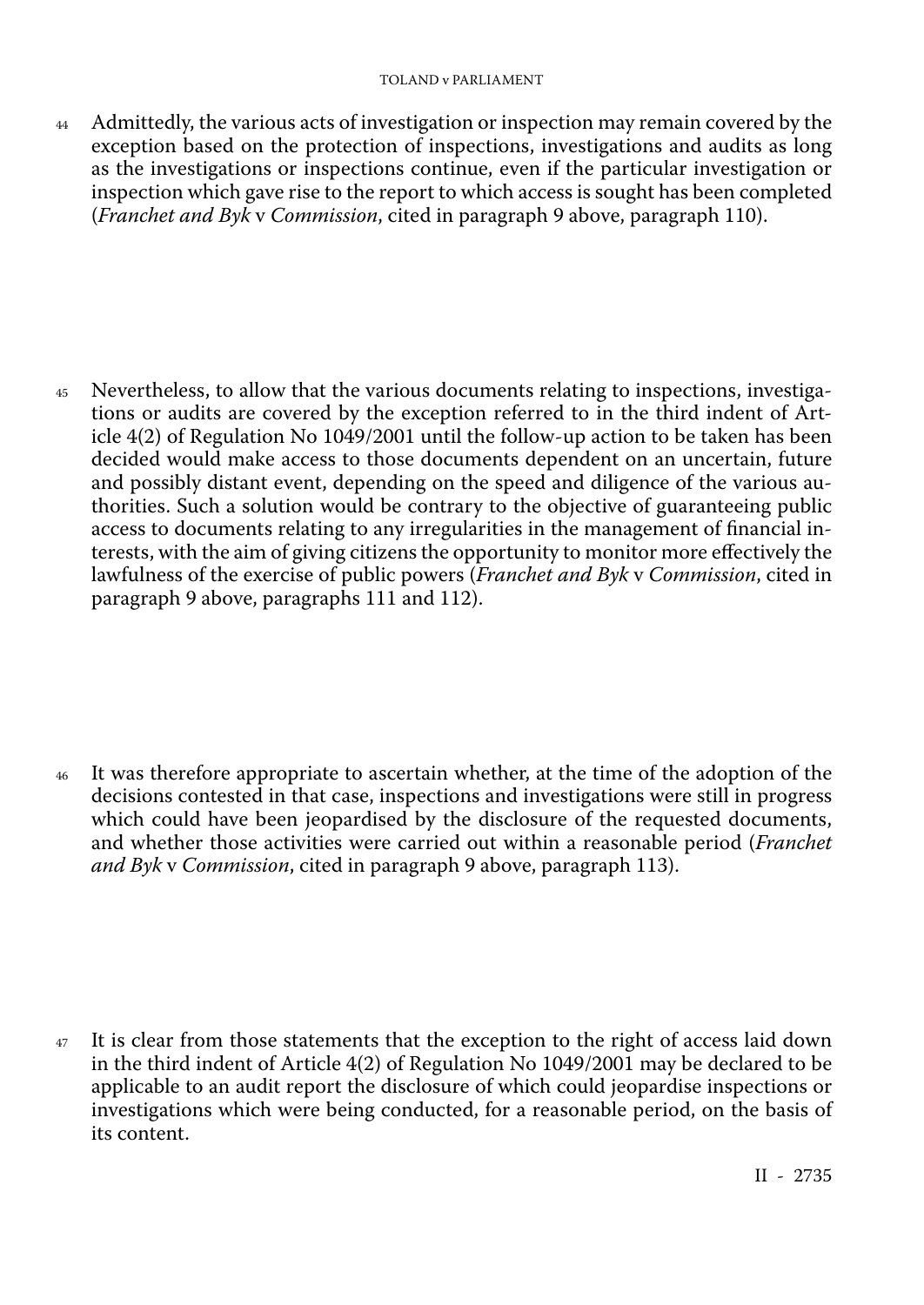<sup>48</sup> In the present case, in the first paragraph on page 3 of the contested decision, the Par liament's refusal to grant access to Report No 06/02 on the basis of the third indent of Article 4(2) of Regulation No 1049/2001 is founded, by reference to the judgment in *Franchet and Byk* v *Commission*, cited in paragraph 9 above, on the submission that 'Parliament's administration should be given a reasonable period of time to allow for consideration and immediate implementation of [the] proposals [contained in Report No 06/02], as requested by Article 86 of the Financial Regulation'.

<sup>49</sup> According to the same paragraph of the contested decision, '[to] grant access to this document at this stage, even partially, could compromise this effective use of the Re port and thus the "purpose of the audit"'. In the first and second paragraphs on page 4 of the contested decision, the Parliament concludes, this time in affirmative terms, that to grant such access, even partially, at that stage 'would compromise the effective use of [the] contents [of Report No 06/02]' or 'undermine the purpose of the audit'.

<sup>50</sup> It is clear from those statements that the Parliament submits, on the basis of the judg ment in *Franchet and Byk* v *Commission*, cited in paragraph 9 above, that disclosure of Report No 06/02 at the date of the contested decision would have been too early to allow it successfully to complete, even before any reforms of the regulatory and/ or legislative framework for the parliamentary assistance allowance, the immediate actions recommended in that report.

<sup>51</sup> However, the contested decision makes no mention of any specific inspection or in vestigation or of any other administrative checks which were ongoing at the time of that decision and which might have constituted the implementation of the immediate actions recommended in Report No 06/02.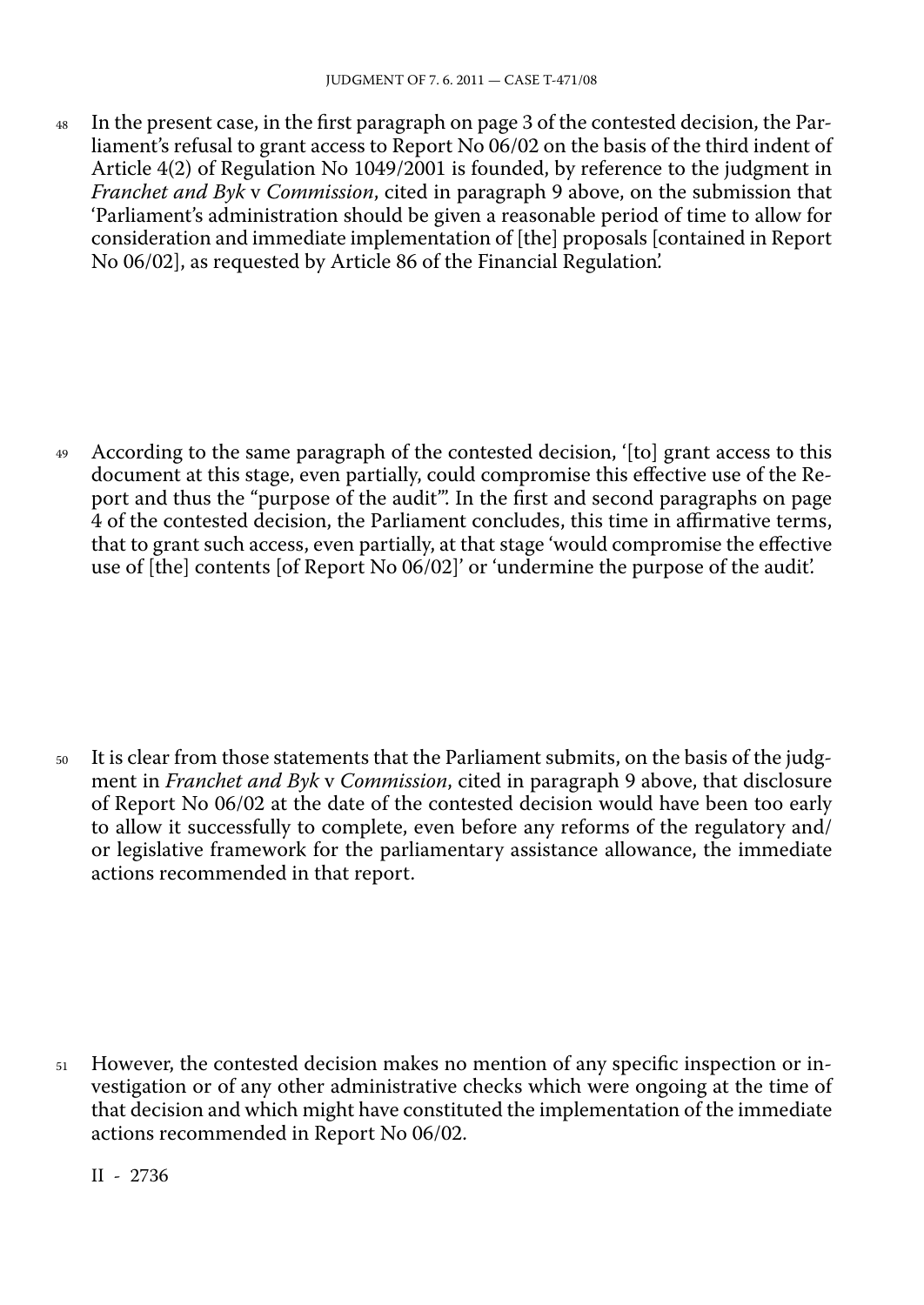<sup>52</sup> The contested decision, in the part concerned with the rejection of the request for access to Report No 06/02, thus merely makes reference in an abstract manner to the need to allow the administration a reasonable period of time for the immediate im plementation of the proposals contained in that report and merely mentions various initiatives undertaken for the purpose of a regulatory and/or legislative reform of the rules governing parliamentary assistance.

<sup>53</sup> In that connection, the reference to those various initiatives undertaken with a view to reform of parliamentary assistance relate, not so much to the exception laid down in the third indent of Article 4(2) of Regulation No 1049/2001 concerning the protec tion of the purpose of inspections, investigations and audits, as to the exception laid down in Article 4(3) thereof relating to the protection of the institution's decisionmaking process. It is, moreover, in that sense that, at the top of page 4 of the contested decision, the Parliament states that 'disclosure of … Report [No 06/02] would, at pre sent, seriously undermine the decision-making process of the European Parliament'.

<sup>54</sup> The only reference, in the contested decision, to a specific investigation appears in the part of that decision rejecting the request for access to certain redacted passages of audit reports other than Report No 06/02, on the ground that access to those passages would lead to disclosure of an individual case of suspected fraud under investigation by the European Anti-Fraud Office (OLAF). In reply to a question from the Court at the hearing, the Parliament indicated, however, that Report No 06/02 did not, for its part, contain any nominative information allowing individual cases to be identified.

<sup>55</sup> At the hearing, the Parliament maintained that inspection and investigation procedures and other administrative checks on the basis of Report No 06/02 were ongoing at the date of the contested decision. However, as stated in paragraph 51 above, that decision does not mention any procedure of that kind. Consequently, that deci sion, which does not mention those alleged procedures, provides even less justifica tion as to why the period for their completion had, in August 2008, to be regarded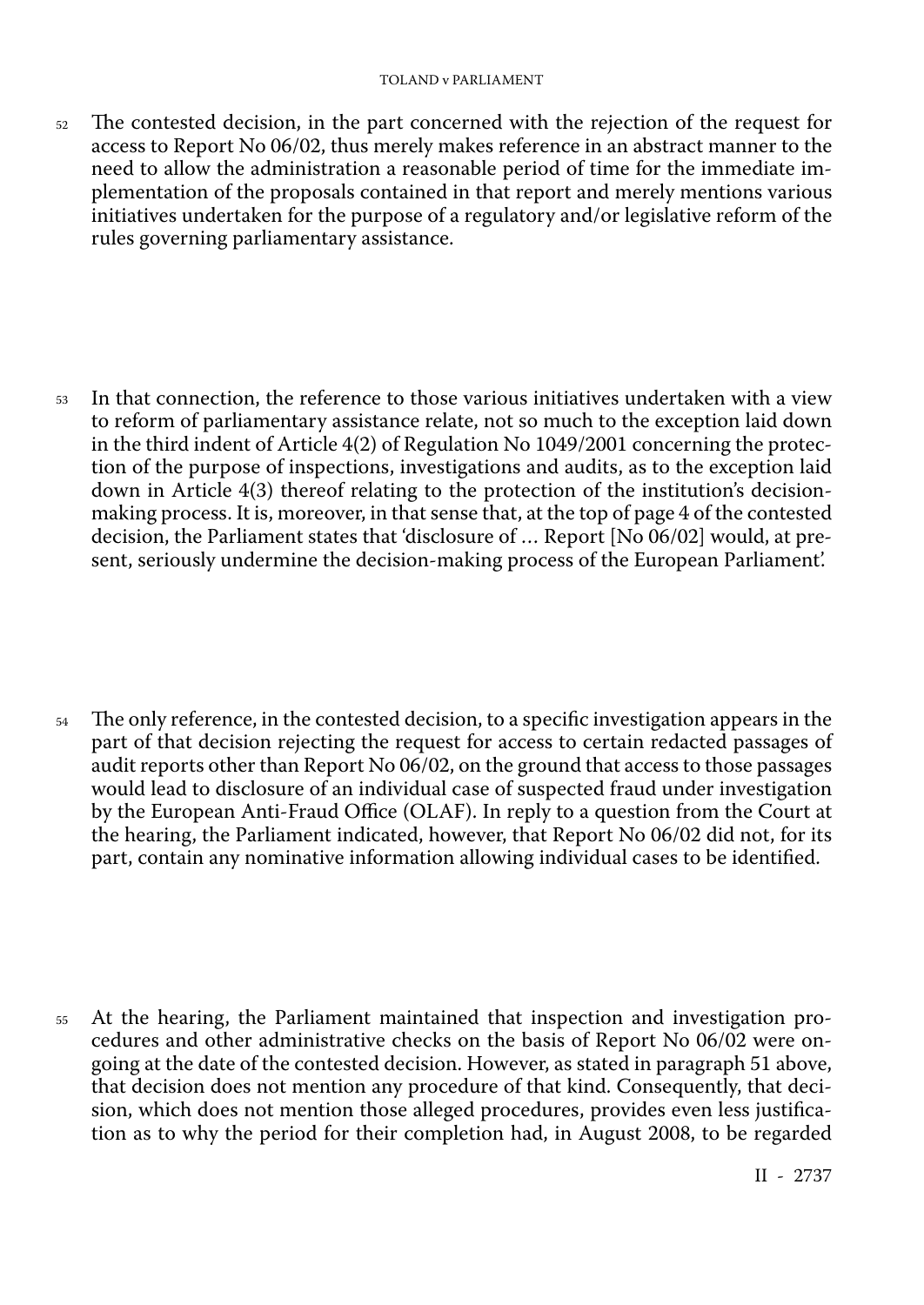as reasonable or how, in particular, their successful completion would have suffered through disclosure of Report No 06/02.

- <sup>56</sup> At the hearing, the Parliament also argued that disclosure of Report No 06/02 would have been contrary to the nature of that document. It is, the Parliament submitted, an internal document, drawn up in the context of the Financial Regulation, and not a document which was intended to be made public, such as the report of the Court of Auditors of the European Union on the implementation of the budget, which is published annually in the *Official Journal of the European Union*. According to the Parliament, disclosure of that type of internal document risks leading internal audi tors of the institutions to impose limits on their comments, with the consequence that the internal audits would be less effective in improving the functioning of the institutions concerned.
- <sup>57</sup> It must be noted, at the outset, that that reasoning does not appear in the contested decision. It is true that, on pages 2 and 3 of that decision, the Parliament cited the first subparagraph of Article 86(1) of the Financial Regulation, which mentions that the internal auditor advises the institution on dealing with risks. However, it did not extrapolate from those quotations, one of which, moreover, appears in a part of the contested decision other than that which examines the request for access to Report No 06/02, any argument comparable to that which it put forward for the first time at the hearing. Moreover, the fact that, in the present case, the Parliament has author ised access, at least in part, to 15 of the 16 internal audit reports mentioned in the request for access indicates that it is not so much the nature of those audit reports as internal documents that determined the decision to grant or refuse access by the Parliament as much as the specific subject and content of those reports.
- <sup>58</sup> In view of the foregoing, it must be held that, in the contested decision, the Parlia ment failed to establish to the requisite legal standard that access to Report No 06/02 would have undermined the purpose of the audit. Consequently, without there being any need to examine the question as to whether there is an overriding public interest in disclosure, it must be held that the contested decision, in so far as it refused access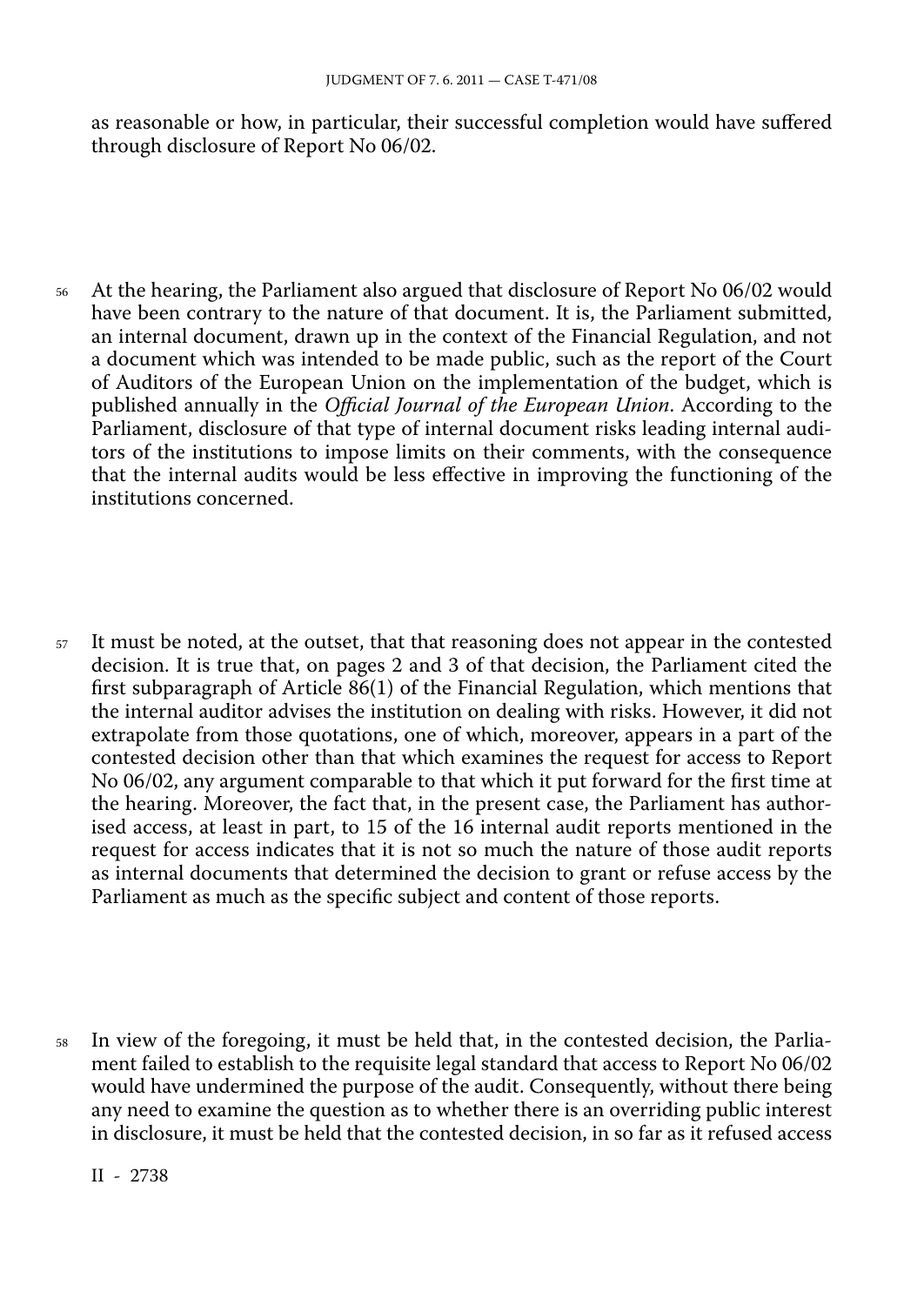to Report No 06/02 on the basis of the third indent of Article 4(2) of Regulation No 1049/2001, is unfounded.

*Breach of Article 4(3) of Regulation No 1049/2001*

Arguments of the parties

- <sup>59</sup> The applicant, supported by the interveners, claims that the Parliament wrongly re lied in this case on the exception to the right of access laid down in Article  $\frac{4(3)}{6}$  of Regulation No 1049/2001, which relates to protection of the institution's decisionmaking process.
- <sup>60</sup> The grounds of the contested decision, stating, on the one hand, that the use by Mem bers of Parliament of the parliamentary assistance allowance is a sensitive subject arousing great interest in the media and, on the other hand, that disclosure of Report No 06/02 might derail the decision-making process, are assertions which are more political than legal, based, moreover, on the presumption that transparency and the right of the public to be informed preclude the proper functioning of regulatory and legislative activities. That being the case, the contested decision challenges the funda mental principle of transparency.
- <sup>61</sup> The applicant observes that, in the contested decision, the Parliament failed to give any consideration whatsoever to the overriding public interest in being informed. However, the view should be taken instead that the legislative and regulatory deci sion-making process of a democratic institution cannot, in principle, be upset by the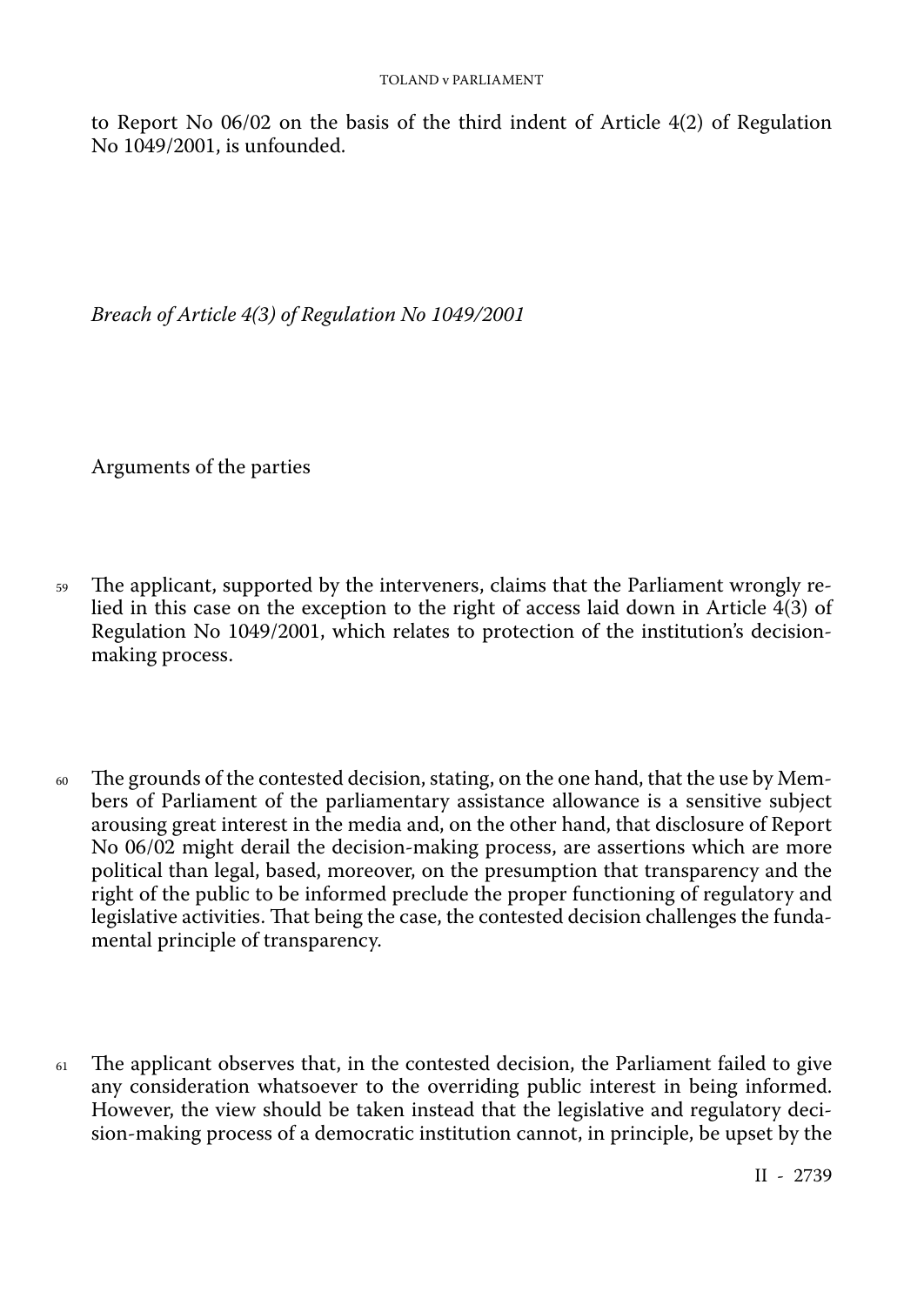provision of information to the public. The overriding public interest in disclosure is more important than the concern to remove the risk — which is, moreover, hypothetical — that the public debate would be distorted by that disclosure. The contested decision does not contain any adequate reasoning capable of justifying the making of an exception to the principle of transparency in the present case.

 $62$  The applicant submits that the particular importance accorded in Regulation No 1049/2001 to transparency, with regard to documents and information relating to legislative activity, cannot be relied on in order to attempt to justify a failure to comply with the obligation of transparency in other areas of the Parliament's activity, in particular in that of its administrative activities. Transparency applies not merely to matters of legislation but also to administrative, non-legislative and internal insti tutional executive functions.

 $63$  The Parliament's attempt to confine the principle of transparency, as an overriding public interest, to the legislative process after a legislative proposal has been made represents a limited and erroneous construction of the case and fundamentally mis construes the basic principles contained in Regulation No 1049/2001. The Parliament wrongly denies that Report No 06/02 sets out principles upon which a revision of the legal framework could be based and artificially disconnects from the legislative pro cess ongoing inter-institutional discussions which generally precede the presentation by the Commission of a formal legislative proposal.

<sup>64</sup> Although it may be held that the judgment in *Sweden and Turco* v *Council*, cited in paragraph 28 above, was confined to an overriding interest of transparency in respect of legislation, the applicant takes the view that the overriding public interest in trans parency requires a similar right of access in respect of matters concerning, as in the present case, the governance of public finances.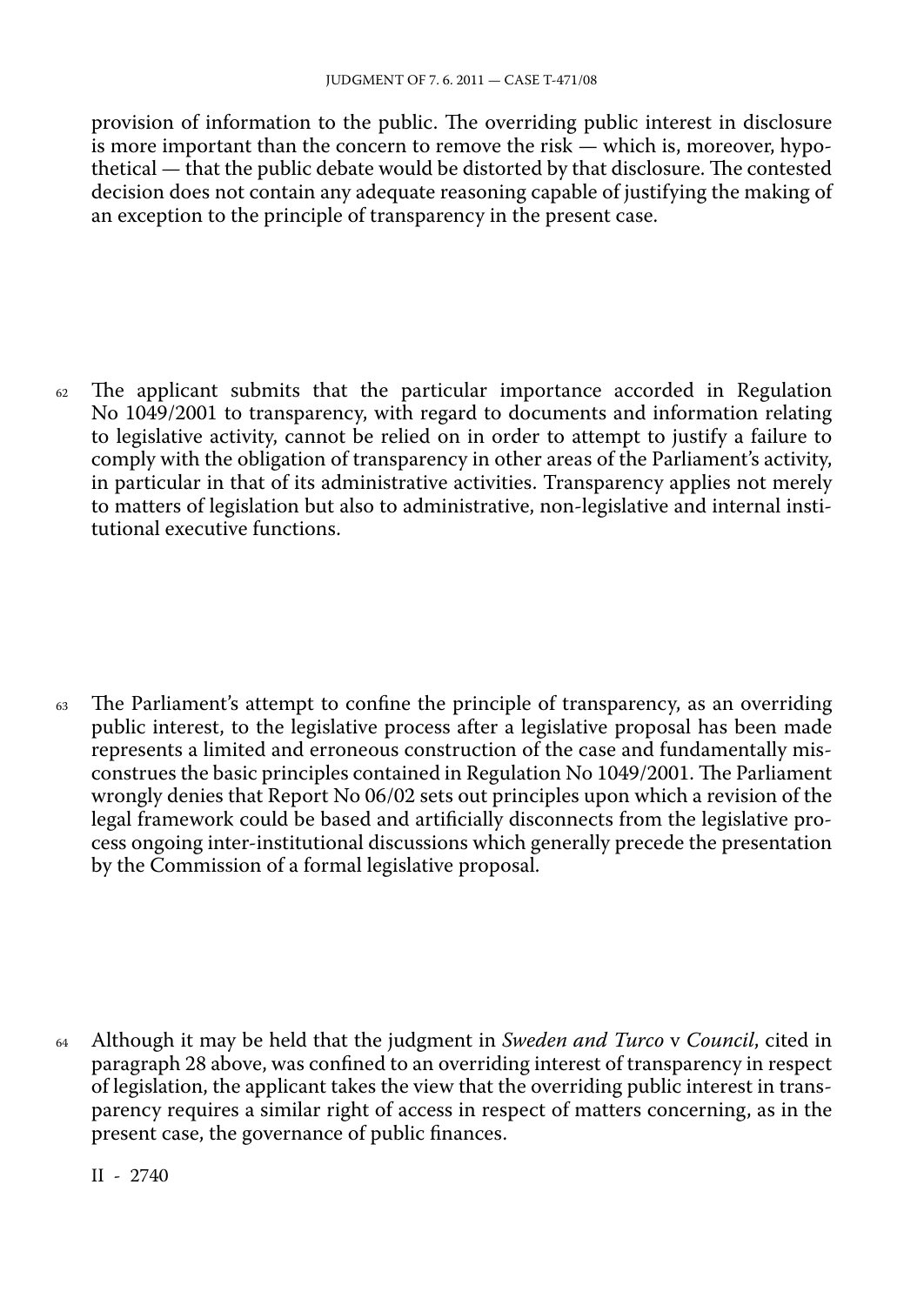<sup>65</sup> The Parliament contends, as regards the applicant's reference to the judgment in *Swe den and Turco* v *Council*, cited in paragraph 28 above, that Report No 06/02 was an internal audit report established under the Financial Regulation and was not an external audit report or a legal opinion. At the date of the contested decision, there was no ongoing legislative process and therefore it is not possible, in the present case, to claim the benefit of wider transparency which is guaranteed by Article 12(2) of Regulation No 1049/2001. The principles laid down in the judgment in *Sweden and Turco* v *Council*, cited in paragraph 28 above, given in the context of a request for ac cess to a legal opinion in the legislative context, cannot be transposed as such to the present case, which concerns an internal audit report established outside a legislative procedure.

<sup>66</sup> The Parliament contends that, although the contested decision classifies Report No 06/02 as 'an important reference document', that refers to the 'sensitive and com plex decision-making process' which was then ongoing, and not to a legislative pro cedure which did not then exist. Therefore, the applicant has not identified any over riding public interest in disclosure. The only interest claimed by the applicant, which relates to legislative documents, cannot be applied to an internal audit report.

 $67$  The applicant therefore errs in assuming that Report No 06/02 is a form of 'legislative' proposal' which falls to be examined in line with the reasoning in *Sweden and Turco* v *Council*, cited in paragraph 28 above. All of the assertions concerning the need for citizens to take part in a full debate on the contents of that report, on the basis of that judgment, are therefore unfounded.

<sup>68</sup> The contested decision did not invoke a bare and unreasoned need for confidential ity, but, on the contrary, described the numerous initiatives taken at the time and the sensitive and complex decision-making procedure still ongoing at the time when that decision was adopted. Furthermore, all the other previous attempts at reform in the area concerned had failed and the situation in 2008 was still more uncertain, both as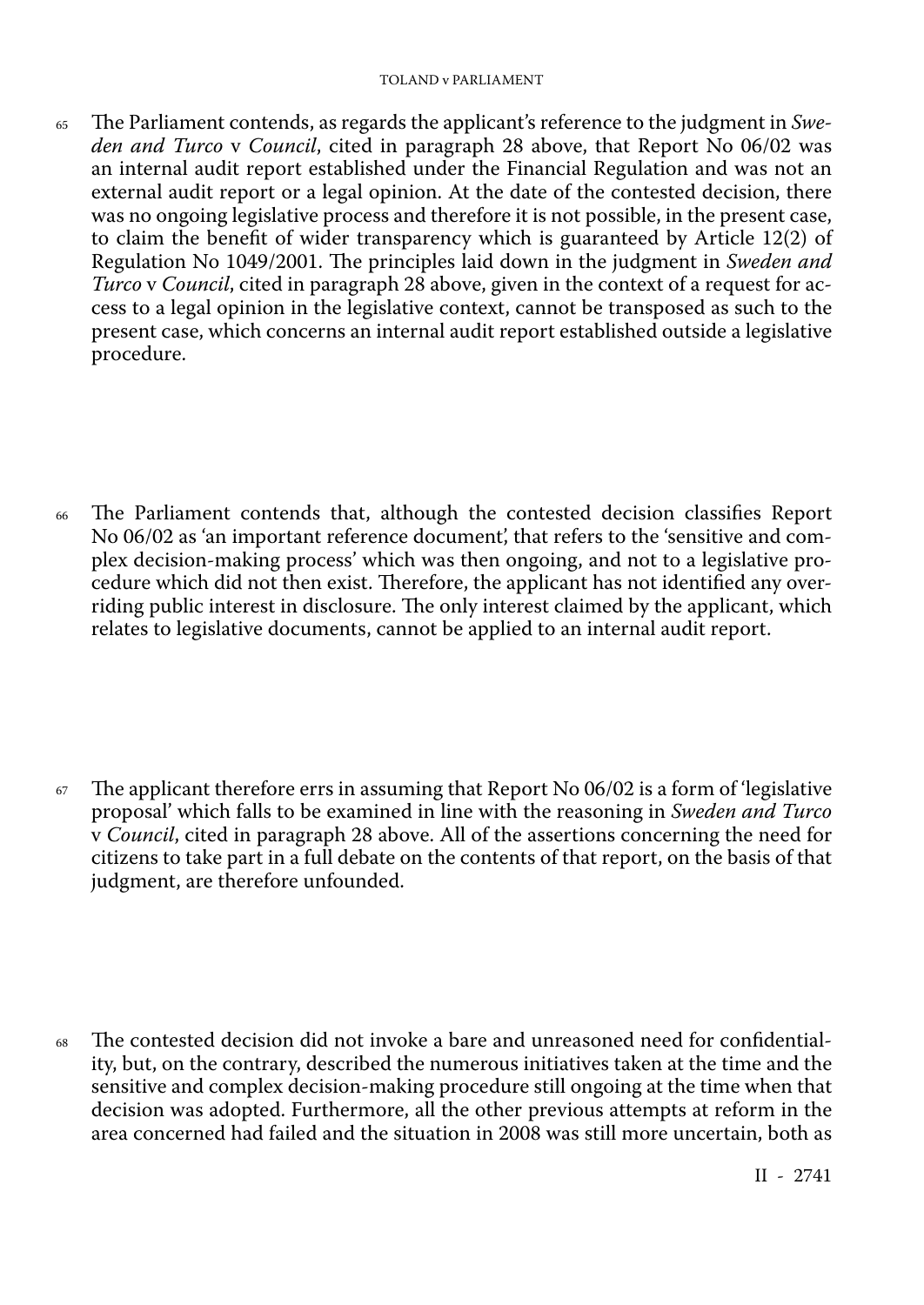to the principle of reform and to its specific details. In that context, there were legitimate concerns that the reform process would founder once again if Report No 06/02 were disclosed. That disclosure would have allowed the use of certain elements in that report in order to derail the debate and compromise rapid reform. The Parliament also adopted transitional and emergency measures designed to prepare for the risk of failure of the reform process that it had adopted in July 2008. The applicant is there fore wrong to claim that the Parliament's reliance on the ongoing decision-making process, for the purpose of rejecting the request for access on the basis of Article 4(3) of Regulation No 1049/2001, was flawed.

Findings of the Court

 $69$  Article 4(3) of Regulation No 1049/2001 provides, in its first subparagraph, that '[a] ccess to a document, drawn up by an institution for internal use or received by an institution, which relates to a matter where the decision has not been taken by the institution, shall be refused if disclosure of the document would seriously undermine the institution's decision-making process, unless there is an overriding public interest in disclosure'.

<sup>70</sup> According to settled case-law, the application of that exception requires it to be es tablished that access to the document in question drawn up by the institution for its internal use in question was likely, specifically and actually, to undermine the interest protected by the exception, and that the risk of that interest being undermined was reasonably foreseeable and not purely hypothetical (in addition to the case-law cited in paragraphs 29 and 30 above, see also, to that effect, the judgment of 18 December 2008 in Case T-144/05 *Muñiz* v *Commission*, not published in the ECR, paragraph 74).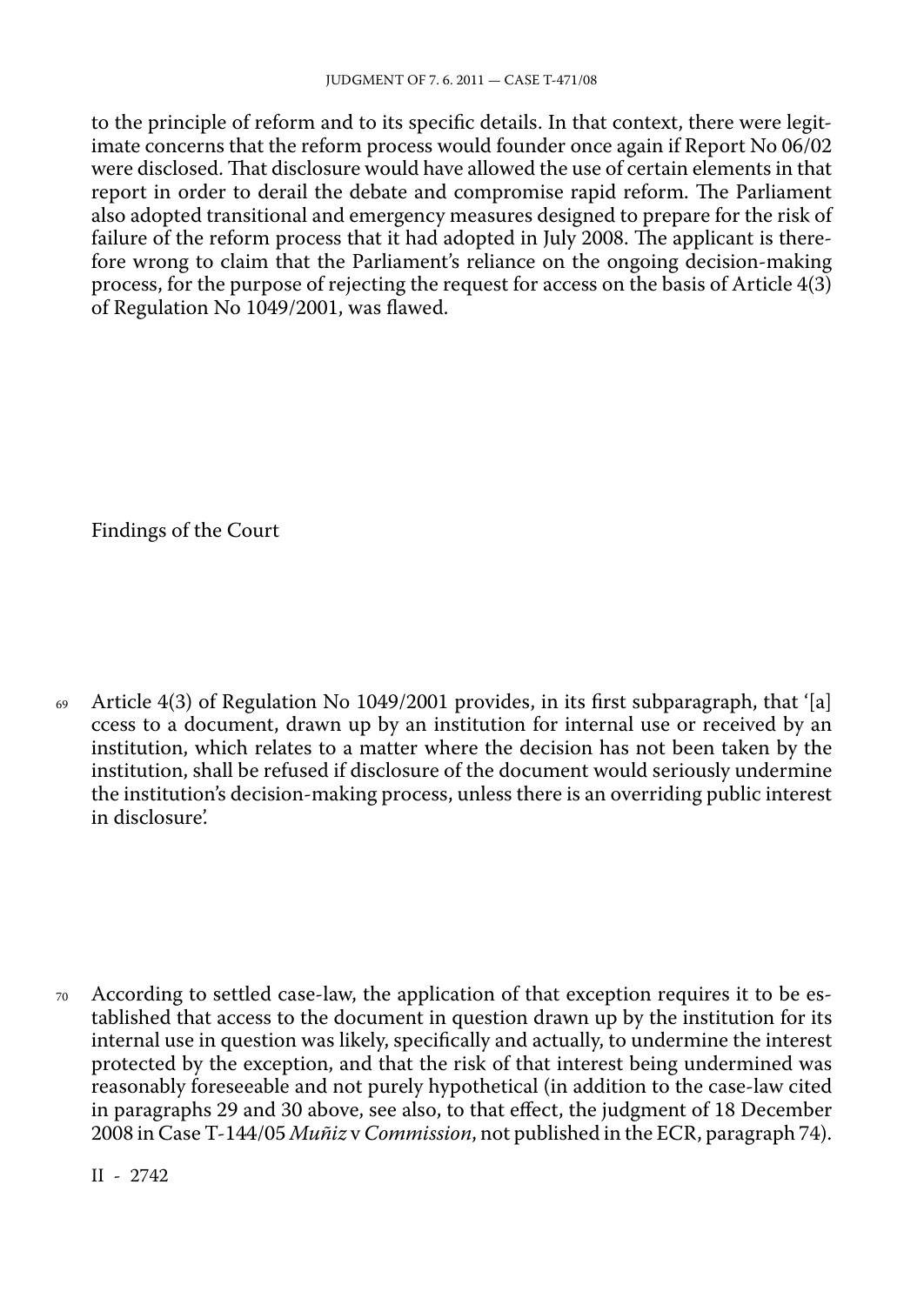- $71$  In addition, in order to be covered by the exception in the first subparagraph of Article 4(3) of Regulation No 1049/2001, the decision-making process must be seriously undermined. That is the case, in particular, where the disclosure of the documents in question has a substantial impact on the decision-making process. The assessment of that serious nature depends on all of the circumstances of the case including, inter alia, the negative effects on the decision-making process relied on by the institution (*Muñiz* v *Commission*, cited in paragraph 70 above, paragraph 75).
- <sup>72</sup> It must be observed, first of all, that Report No 06/02, which is an audit report com piled by the Parliament's internal audit service pursuant to Article 86 of the Financial Regulation, is a document drawn up by the institution for its internal use.
- <sup>73</sup> Next, it is clear that that document, which, according to the wording of the contested decision, 'set out principles on which a revision of the legal framework for Parliamen tary assistance could be based' and 'contain[ed] proposals requiring a decision by the competent political authorities', related to an issue on which the institution had not yet taken any decision.
- $74$  In that connection, it is not seriously disputed that the decisions relating to the Statute of the Members of Parliament adopted by the latter prior to the contested deci sion did not exhaust the wider issue of the reform of the rules on Parliamentary assis tance. The Parliament's decision-making process, whether it is conducted by it alone or in conjunction with the Council, the Commission and the Member States, had not therefore ended with those decisions.
- <sup>75</sup> It is for that reason appropriate to examine whether, in the contested decision, the Parliament duly established that disclosure of Report No 06/02 would seriously undermine its decision-making process and, if so, whether there was any overriding public interest justifying disclosure.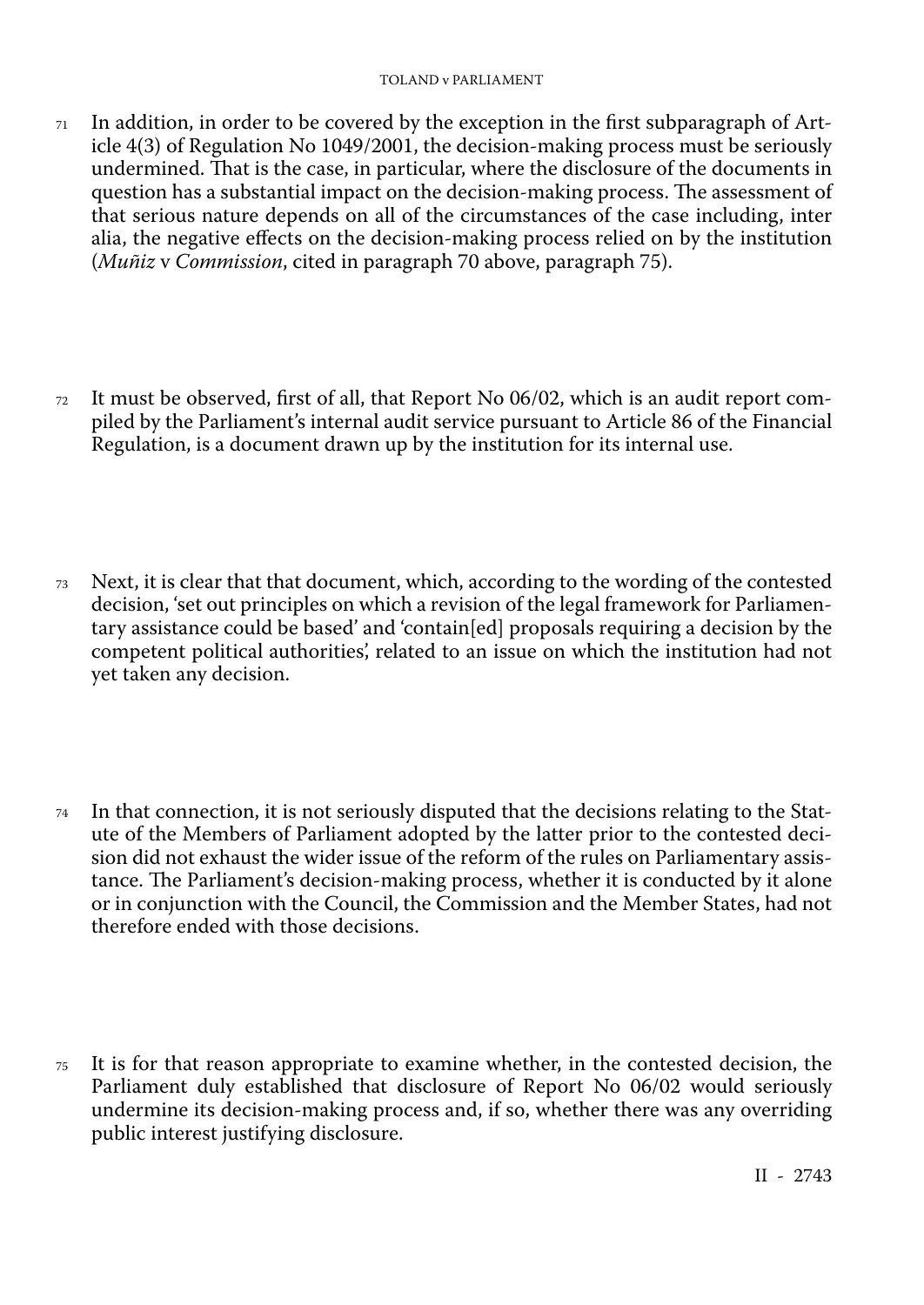<sup>76</sup> In the contested decision, the Parliament stated that the 'sensitive and complex de cision-making process' was still ongoing 'in which [Report No 06/02] constitutes an important reference document' and that '[t]he use Members make of the allowances available to them is a sensitive matter followed with great interest by the media'. The Parliament continued by stating that '[e]lements of the report could be used to derail the debate on the reform of the system and compromise rapid reform'. Therefore, 'disclosure of [Report No 06/02] would, at present, seriously undermine the decisionmaking process of the European Parliament but also beyond, as the reform cannot be carried out by the Institution alone'. In the remainder of the contested decision, the Parliament repeated the same assertion regarding the undermining of its decisionmaking process.

 $77$  It is clear from that reasoning in the contested decision that the refusal to grant access is, in substance, based on the concern that elements of Report No 06/02 'could' be used to derail the debate on reform.

<sup>78</sup> However, the contested decision does not contain any tangible element which would allow the conclusion to be drawn that that risk that the decision-making process would be undermined was, on the date on which that decision was adopted, reason ably foreseeable and not purely hypothetical.

<sup>79</sup> In particular, the contested decision makes no mention of the existence, on the date on which it was adopted, of any acts undermining, or attempting to undermine, the ongoing decision-making process, or of objective reasons on the basis of which it could be reasonably foreseen that the decision-making process would be undermined if Report No 06/02 were disclosed.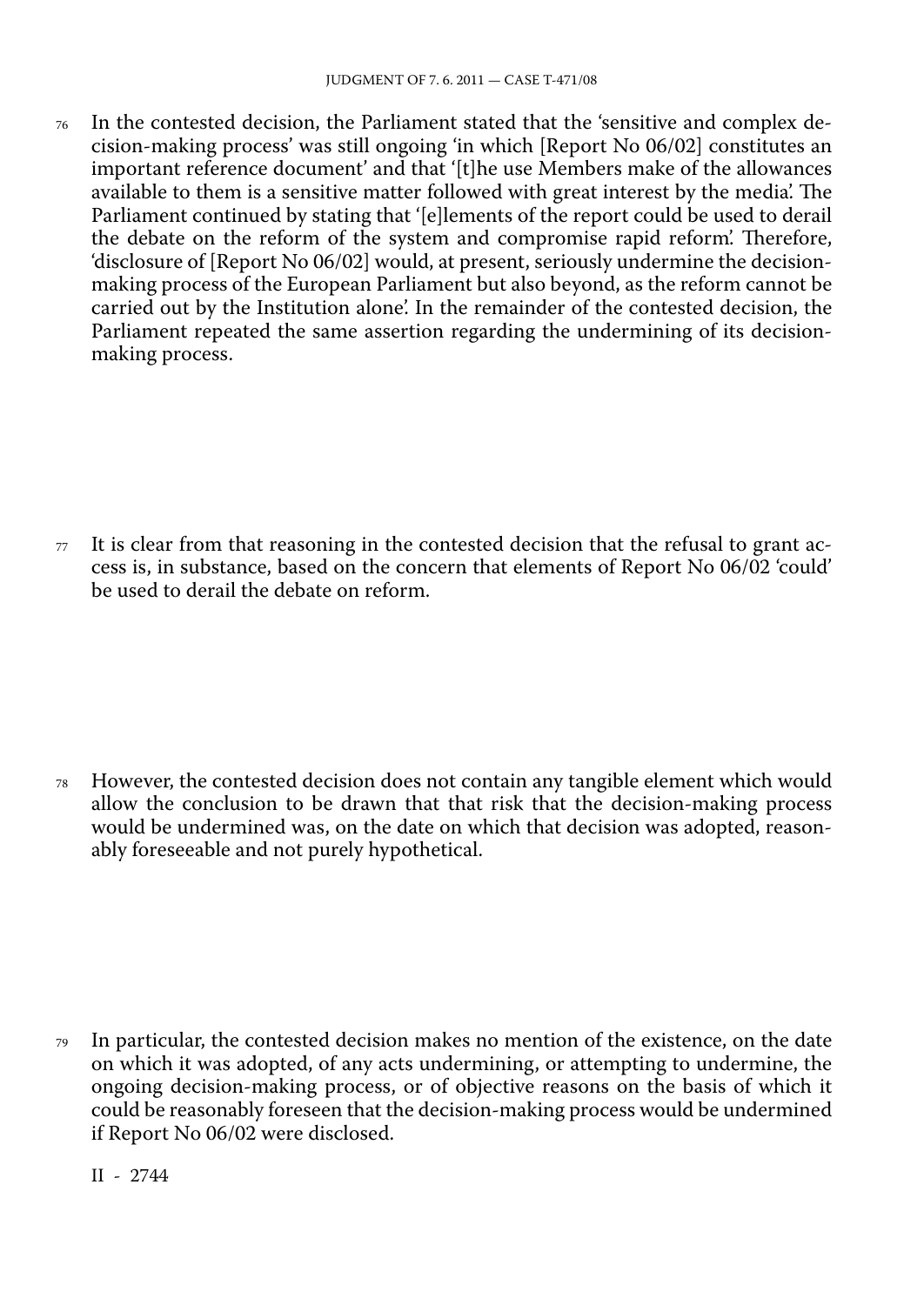- <sup>80</sup> In that connection, the fact that the use by the Members of Parliament of the financial resources made available to them is a sensitive matter followed with great interest by the media, which the applicant does not deny - quite the contrary - cannot constitute in itself an objective reason sufficient to justify the concern that the decisionmaking process would be seriously undermined, without calling into question the very principle of transparency intended by the EC Treaty.
- <sup>81</sup> Likewise, the alleged complexity of the decision-making process did not constitute in itself a specific reason to fear that disclosure of Report No 06/02 would seriously undermine that process.
- <sup>82</sup> As to the fact put forward by the Parliament that several attempts at reform of parlia mentary assistance have failed in the past, it must be held that that does not appear in the contested decision. It was put forward only at a late stage, before the Court, and also without any indication that those failures had been caused by undermining of the decision-making process as a result of the disclosure of sensitive information.
- 83 In any event, and on the assumption that the Parliament has established that disclosure of Report No 06/02 would seriously undermine its decision-making process, it must be stated that the contested decision does not contain any reasoning with regard to the question whether an overriding public interest did not, despite every thing, call for disclosure of that report.
- <sup>84</sup> The statement, set out in the contested decision, that the 'confirmatory application [contains] no arguments which might justify disclosure', cannot be regarded as con stituting reasoning of that kind. In that connection, it must be recalled that, according to Article 6(1) of Regulation No 1049/2001, the person requesting access to docu ments is not obliged to state reasons for his application.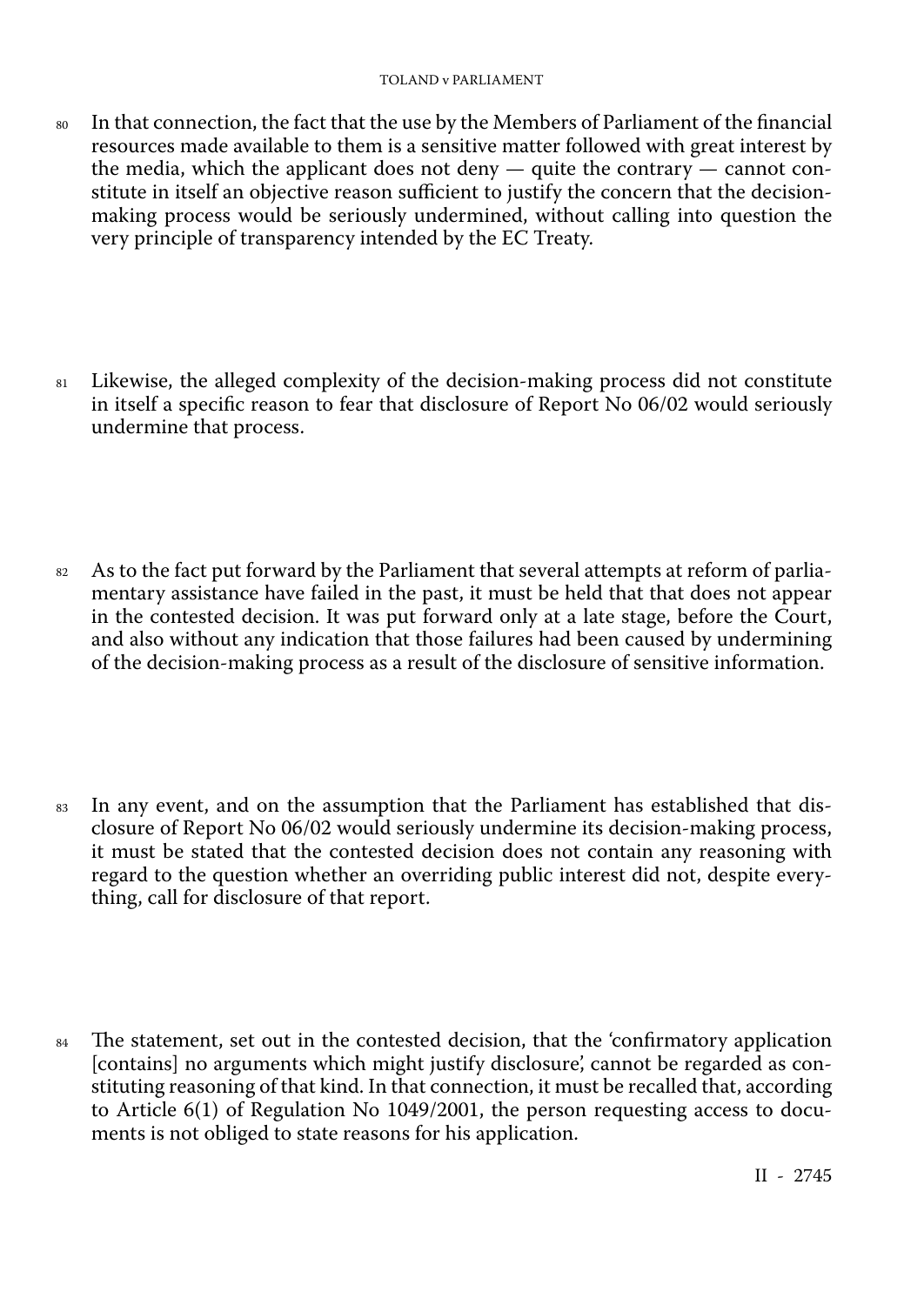85 Regard being had to the foregoing, from which it is clear that the Parliament has not, in the contested decision, established that access to Report No 06/02 would seriously undermine its decision-making process and has not, in any event, given reasons for its refusal to grant access, having regard to the requirement that there must be no overriding public interest, it must be concluded that the contested decision is un founded in so far as it refuses access to Report No 06/02 on the basis of Article 4(3) of Regulation No 1049/2001.

86 In those circumstances, the present action must be upheld and the contested decision annulled in so far as it refuses to grant the applicant access to Report No 06/02.

**Costs**

<sup>87</sup> Under Article 87(2) of the Rules of Procedure of the General Court, the unsuccessful party is to be ordered to pay the costs if they have been applied for in the successful party's pleadings. Under the first subparagraph of Article 87(4) of those Rules, the Member States which have intervened in the proceedings are to bear their own costs.

<sup>88</sup> Since the Parliament has been unsuccessful, and the applicant has applied for costs, the Parliament must be ordered to pay the costs. The Kingdom of Denmark, the Re public of Finland and the Kingdom of Sweden are ordered to bear their own costs.